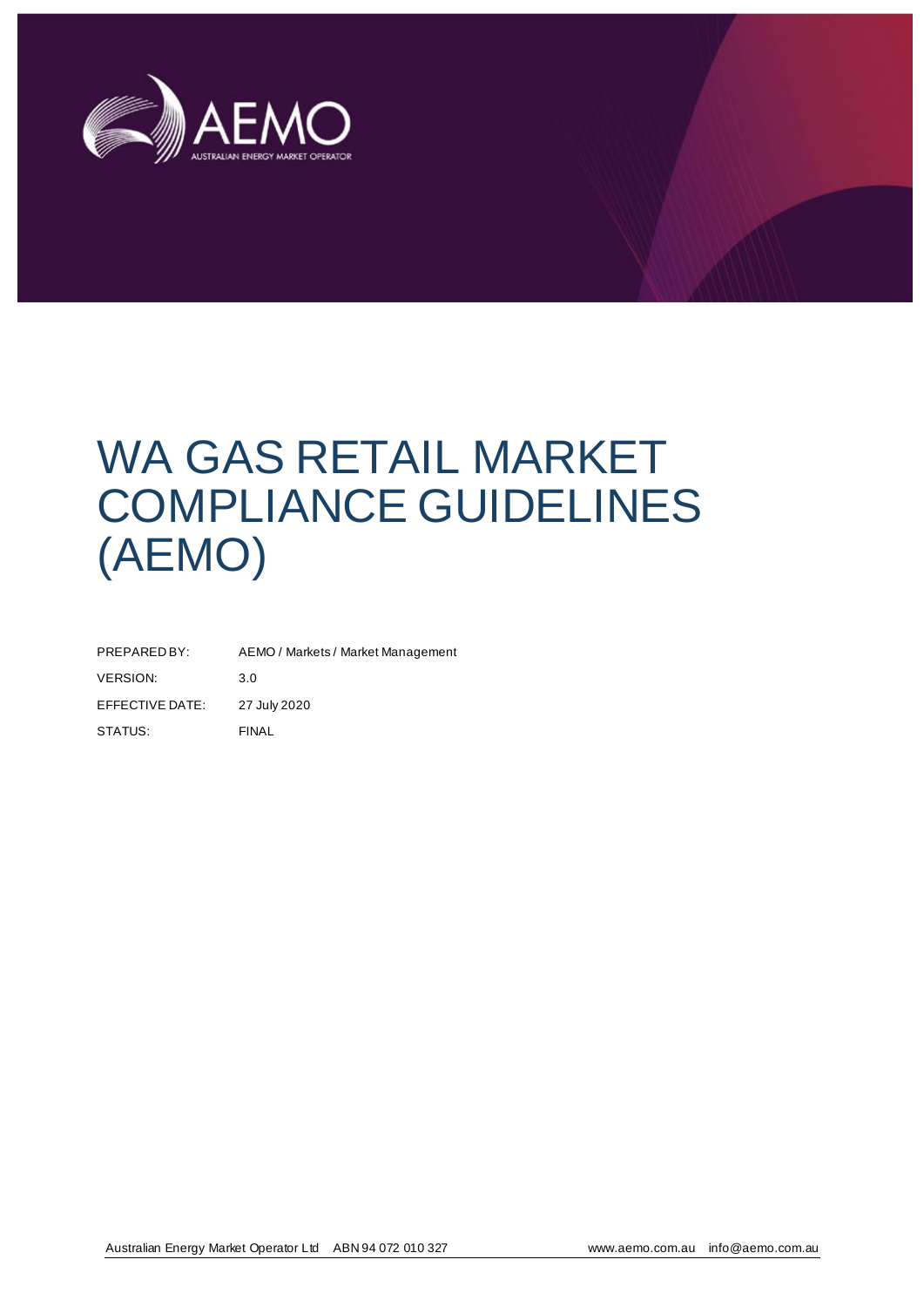#### **Purpose**

AEMO has prepared this document to provide information about the compliance aspects of the gas retail market operated by AEMO in Western Australia.

#### **Disclaimer**

This document is intended as a guide only. The information in it may be subsequently updated or amended. This document does not constitute legal or business advice, and should not be relied on as a substitute for obtaining detailed advice about the regulatory instruments governing the WA retail gas market, including (without limitation), the:

- *Energy Coordination Act 1994* (WA)
- *Retail Market Procedures* (WA)
- *WA Retail Gas Market Agreement*

AEMO has made every effort to ensure the quality of the information in this document but cannot guarantee its accuracy or completeness. Accordingly, to the maximum extent permitted by law, AEMO and its officers, employees and consultants involved in the preparation of this document:

- make no representation or warranty, express or implied, as to the currency, accuracy, reliability or completeness of the information in this document; and
- are not liable (whether by reason of negligence or otherwise) for any statements or representations in this document, or any omissions from it, or for any use or reliance on the information in it.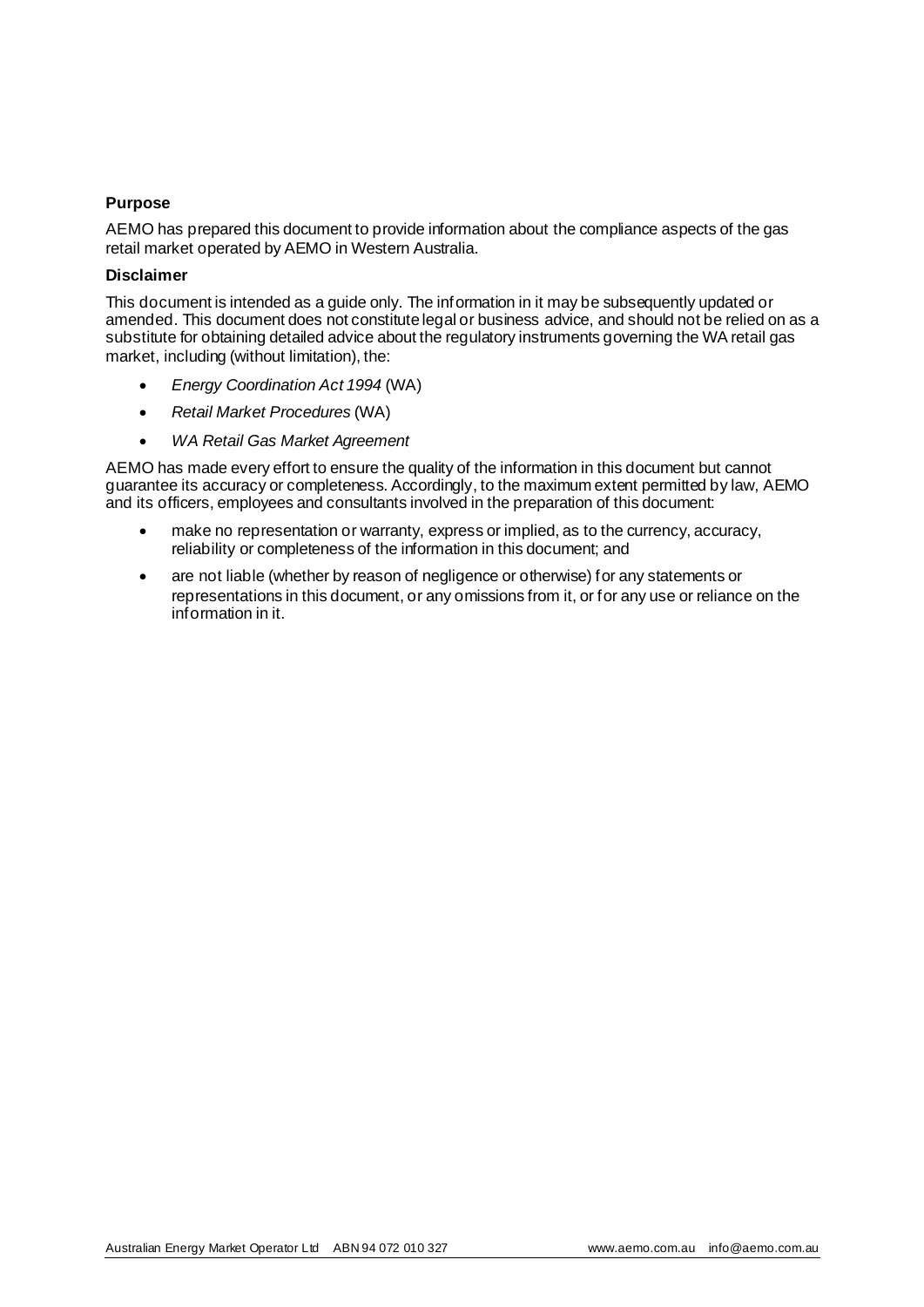

# **Contents**

<span id="page-2-0"></span>

| 1.    |                |                                                                                   |  |
|-------|----------------|-----------------------------------------------------------------------------------|--|
| 1.1.  |                |                                                                                   |  |
| 1.2.  |                |                                                                                   |  |
| 2.    |                |                                                                                   |  |
| 2.1.  |                |                                                                                   |  |
|       | 2.1.1          |                                                                                   |  |
|       | 2.1.2          |                                                                                   |  |
| 2.2.  |                |                                                                                   |  |
|       | 2.2.1          |                                                                                   |  |
|       | 2.2.2          |                                                                                   |  |
|       | 2.2.3          |                                                                                   |  |
|       | 2.2.4<br>2.2.5 |                                                                                   |  |
| 2.3.  |                |                                                                                   |  |
|       | 2.3.1          |                                                                                   |  |
|       | 2.3.2          | Submissions by Affected Participants, Pipeline Operators or                       |  |
|       |                |                                                                                   |  |
|       | 2.3.3          |                                                                                   |  |
|       | 2.3.4          |                                                                                   |  |
|       | 2.3.5          |                                                                                   |  |
| 2.4.  |                |                                                                                   |  |
| 2.5.  |                |                                                                                   |  |
| 2.5.1 |                | Determinations on Procedure Breaches by AEMO and Participants 12                  |  |
|       | 2.5.2          | Determinations on Procedure Breaches by for Pipeline Operators                    |  |
|       | 2.5.3          |                                                                                   |  |
|       | 2.5.4          |                                                                                   |  |
| 3.    |                |                                                                                   |  |
| 3.1.  |                |                                                                                   |  |
|       | 3.1.1          |                                                                                   |  |
|       | 3.1.2          |                                                                                   |  |
|       | 3.1.3          |                                                                                   |  |
| 3.2.  |                |                                                                                   |  |
| 4.    |                | Handling Requests for a Determination on Swing Service Causation Compensation  17 |  |
| 4.1.  |                |                                                                                   |  |
| 4.2.  |                |                                                                                   |  |
|       |                |                                                                                   |  |
|       | 4.2.2          |                                                                                   |  |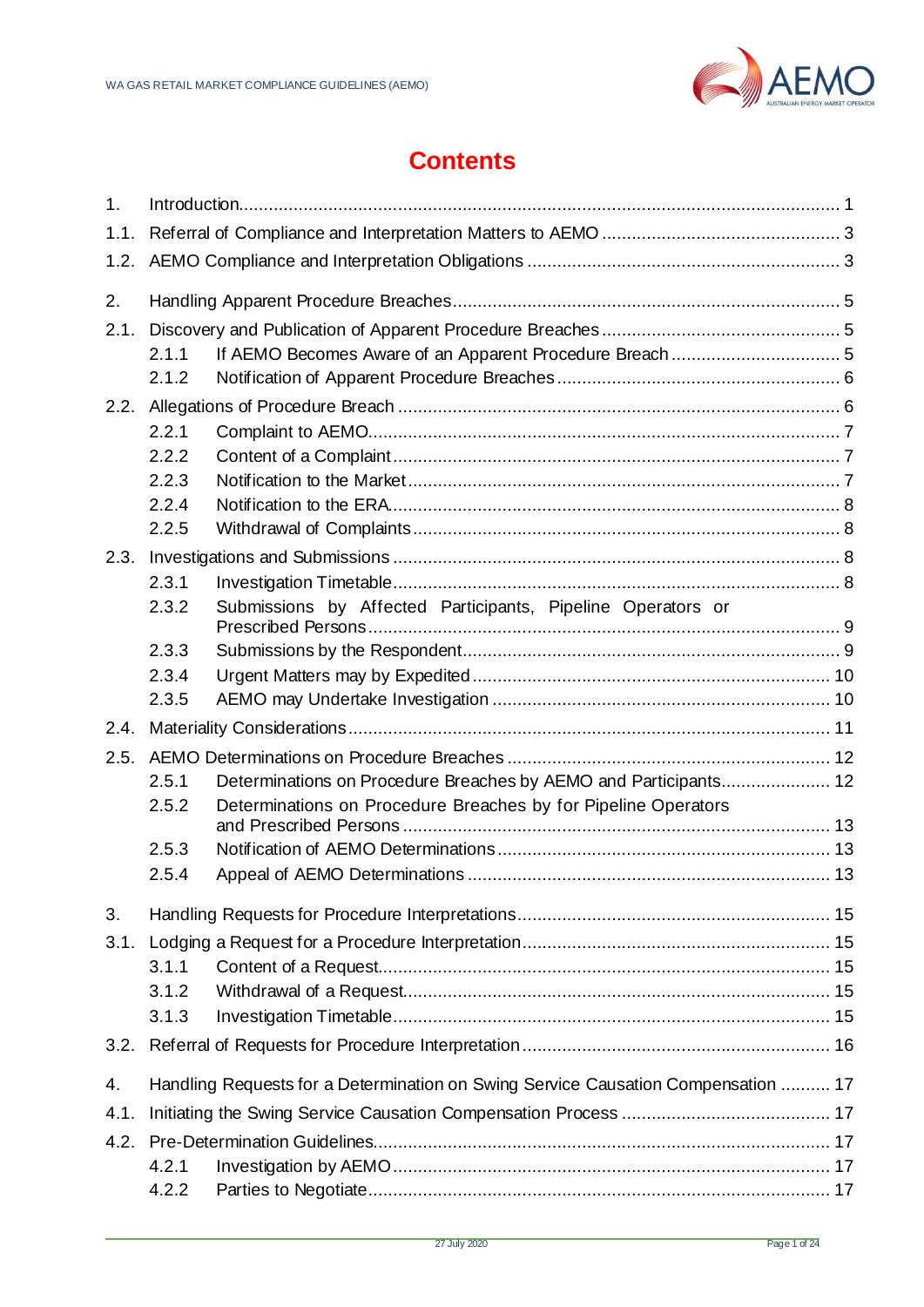

| 4.2.3       |                                                                        |  |
|-------------|------------------------------------------------------------------------|--|
| 4.2.4       |                                                                        |  |
|             |                                                                        |  |
| 4.3.1       |                                                                        |  |
| 4.3.2       |                                                                        |  |
| 4.3.3       |                                                                        |  |
| 4.3.4       |                                                                        |  |
|             |                                                                        |  |
| Schedule A: | Flowcharts of the Compliance Process for Alleged Procedure Breaches 20 |  |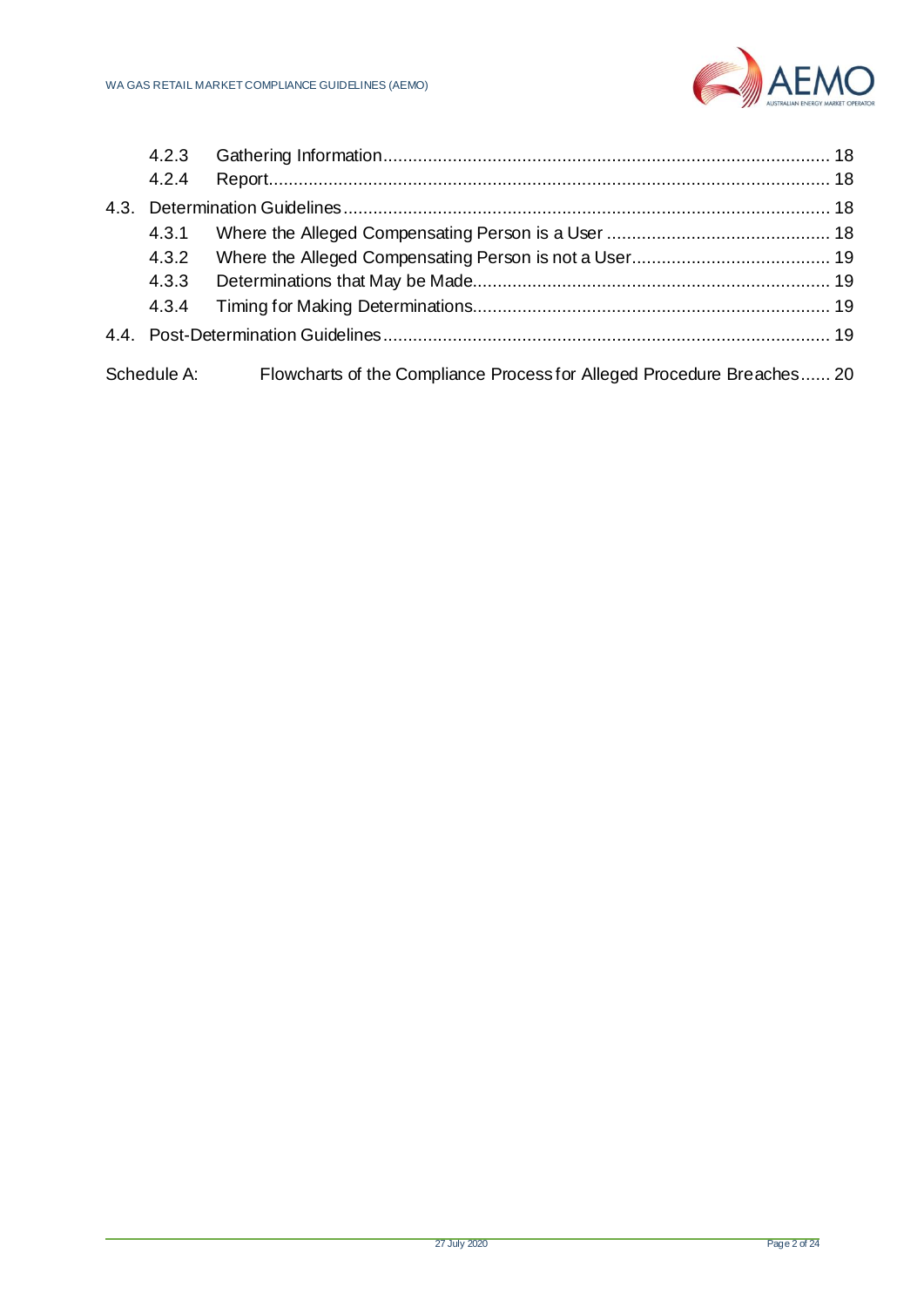

# **1. Introduction**

Chapter 6 of the the Retail Market Procedures (WA) (the "Procedures") deals with Compliance and Interpretation; and places a number of obligations on AEMO. AEMO's role under Chapter 6 of the Procedures are primarily to:

- create a Compliance Panel and support that panel;<sup>1</sup> and
- make determinations on whether to refer Procedure compliance and interpretation matters to the Compliance Panel.

The Compliance Panel makes all decisions under Chapter 6, except that it may delegate authority to AEMO make determinations on whether a Procedure breach is material.<sup>2</sup>

AEMO is committed to making determinations expeditiously and in a fair and reasonable manner. The WA Gas Retail Market Compliance Guidelines (AEMO) – this document – is set out as follows:

- Section 2 Handling apparent Procedure breaches.
- Section 3 Handling requests for Procedure interpretations.
- Section 4 Handling requests determination on Swing Service Causation Compensation.<sup>3</sup>

# <span id="page-4-0"></span>**1.1. Referral of Compliance and Interpretation Matters to AEMO**

The following parties may send a notice to AEMO to refer an alleged Procedure breach or to request a Procedures interpretation: <sup>4</sup>

- any Participant a Participant is defined as a:
	- o User; or
	- o Network Operator;
- any Pipeline Operator;
- any Prescribed Person a Prescribed Person is defined as a:
	- o Self-Contracting User;
	- o Shipper; or
	- o Swing service provider .

# <span id="page-4-1"></span>**1.2. AEMO Compliance and Interpretation Obligations**

AEMO must create a Compliance Panel and provide reasonable administrative assistance to the panel.<sup>5</sup>

<sup>1</sup> The Compliance Panel has established the "WA Gas Retail Market Compliance Panel Guidelines" to set out its governance and adminis trativ e arrangements, as required by clause 338 of the Procedures. The WA Gas Retail Market Compliance Panel Guidelines are av ailable on t he AEMO websit[e \(www.aemo.com.au](http://www.aemo.com.au/)), and should be read in conjunction with the WA Gas Retail Market Compliance Guidelines (AEMO).

<sup>2</sup> Clause 343(3) of the Procedures.

<sup>&</sup>lt;sup>3</sup> Clause 300A of the Procedures.

Clause 325 of the Procedures

<sup>5</sup> Clauses 309, 310, and 318 of the Procedures. The Compliance Panel is to be comprised of:

<sup>•</sup> a chairperson with a legal background;

<sup>•</sup> a member with financial expertise; and

<sup>•</sup> a member with technical and gas industry expertise.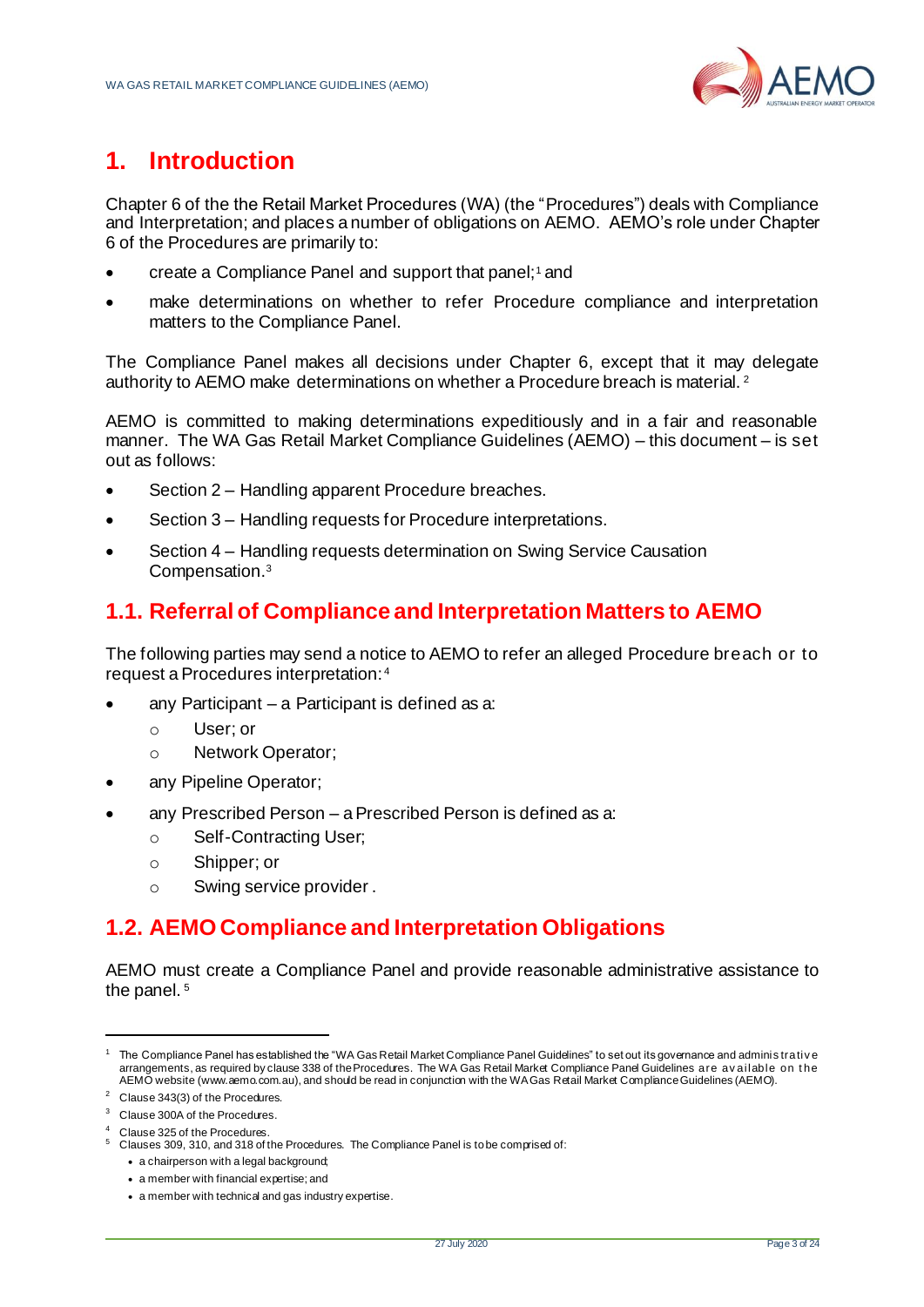

AEMO must notify Participants, Pipeline Operators, Prescribed Persons and the Economic Regulation Authority ("ERA") if it:

- receives a notice alleging a Procedure breach;<sup>6</sup>
- receives a notice seeking a Procedure interpretation; <sup>7</sup> or
- makes a determination on an alleged Procedure breach.<sup>8</sup>

AEMO may seek information from any Participant, Pipeline Operator or Prescribed Person to investigate a compliance matter, and those parties must provide the requested information.<sup>9</sup>

If AEMO has authority to make determinations on materiality, AEMO will make determinations on the materiality alleged Procedures breaches. If AEMO does not have authority to determine materiality, AEMO will refer the matter to the Compliance Panel.<sup>10</sup>

AEMO must refer all requests for a Procedure interpretation to the Compliance Panel.<sup>11</sup>

AEMO must refer to the Compliance Panel any appeal from a Participant of an AEMO determination on whether to refer a matter to the Compliance Panel.<sup>12</sup>

AEMO must establish and maintain Register of Compliance Panel Determinations for the duration of the Procedures. This register is to include, for each referral accepted by the Compliance Panel:

- the determination made by the Compliance Panel; and
- the Compliance Panel's reasons for making the determination.

AEMO may permit a Participant, Pipeline Operator, Prescriber Person or interested party to access the Compliance Panel register of determinations and may recover reasonable costs incurred in doing so.<sup>13</sup>

In addition to its roles under Chapter 6 of the Procedures, AEMO has an obligation to make determinations on whether a person must pay Swing Service Causation Compensation.

<sup>&</sup>lt;sup>6</sup> Clause 327(c) of the Procedures.

 $7$  Clause 327(d) of the Procedures.

<sup>8</sup> Clause 330 of the Procedures.

<sup>&</sup>lt;sup>9</sup> Clause 328A of the Procedures.

<sup>&</sup>lt;sup>10</sup> See section[s 2.5.1](#page-13-1) an[d 2.5.2](#page-14-0) of these guidelines.

<sup>11</sup> Clause 329(1)(d) of the Procedures.

<sup>&</sup>lt;sup>12</sup> Clause 331 of the Procedures.

<sup>&</sup>lt;sup>13</sup> Clause 347 of the Procedures.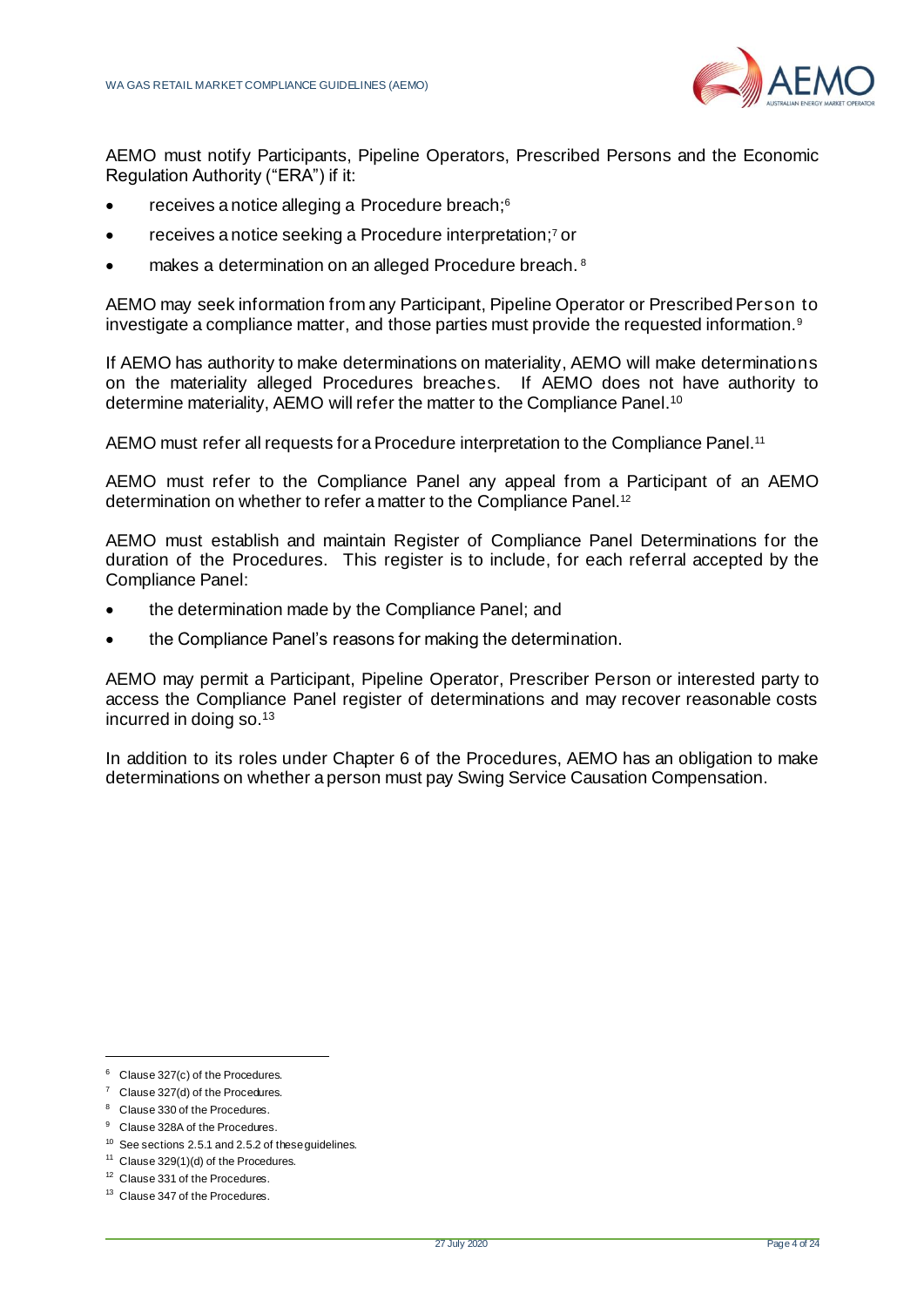

# <span id="page-6-0"></span>**2. Handling Apparent Procedure Breaches**

AEMO will handle Procedure breaches through the following 5-stage process, which allows apparent breaches to be filtered depending on their materiality:

- (1) discovery and publication of apparent Procedure breaches;
- (2) allegations of Procedure breach;
- (3) investigations and submissions;
- (4) materiality considerations; and
- (5) AEMO determinations.

The process to handle apparent Procedure breaches is based on the following principles:

- Transparency: The market will be made aware of all apparent breaches by AEMO, Participants, Pipeline Operators, and Prescribed Persons.
- Fairness and accountability: Ensuring that Participants and AEMO are accountable for any material impacts arising from Procedure breaches; and that Participants, Pipeline Operators or Prescribed Persons alleged to have materially breached the Procedures have an opportunity to be heard.
- Efficiency: Ensuring that AEMO's compliance resources are focused on material breaches to minimise costs for AEMO's compliance process.
- Impartiality: Allegations of material breaches are handled in an impartial manner by the Compliance Panel.
- Reliability: Decisions will be made based on consistent process and robust evidence.

Flowcharts of the compliance process for alleged Procedure breaches are provided in Schedule A.

# <span id="page-6-1"></span>**2.1. Discovery and Publication of Apparent Procedure Breaches**

#### <span id="page-6-2"></span>**2.1.1 If AEMO Becomes Aware of an Apparent Procedure Breach**

If AEMO becomes aware of an alleged Procedure breach other than through the lodgement of a formal notice, then it will make an assessment of whether the alleged breach is material, having regard to the matters listed in section [2.4.](#page-12-0)

- If AEMO has authority to determine materiality and determines that the alleged Procedure breach is not material, then it will notify Participants, Pipeline Operators and Prescribed Persons:
	- o of the alleged breach; and
	- o that AEMO will take no further action in regard to the alleged breach unless it receives formal notification from a Participant, Pipeline Operator, or Prescribed Person.
- If AEMO has authority to determine materiality and determines that the alleged Procedure breach is material; then it must notify Participants, Pipeline Operators and Prescribed Persons; setting out any apparent Procedure breach within 5 business days after AEMO makes its determination.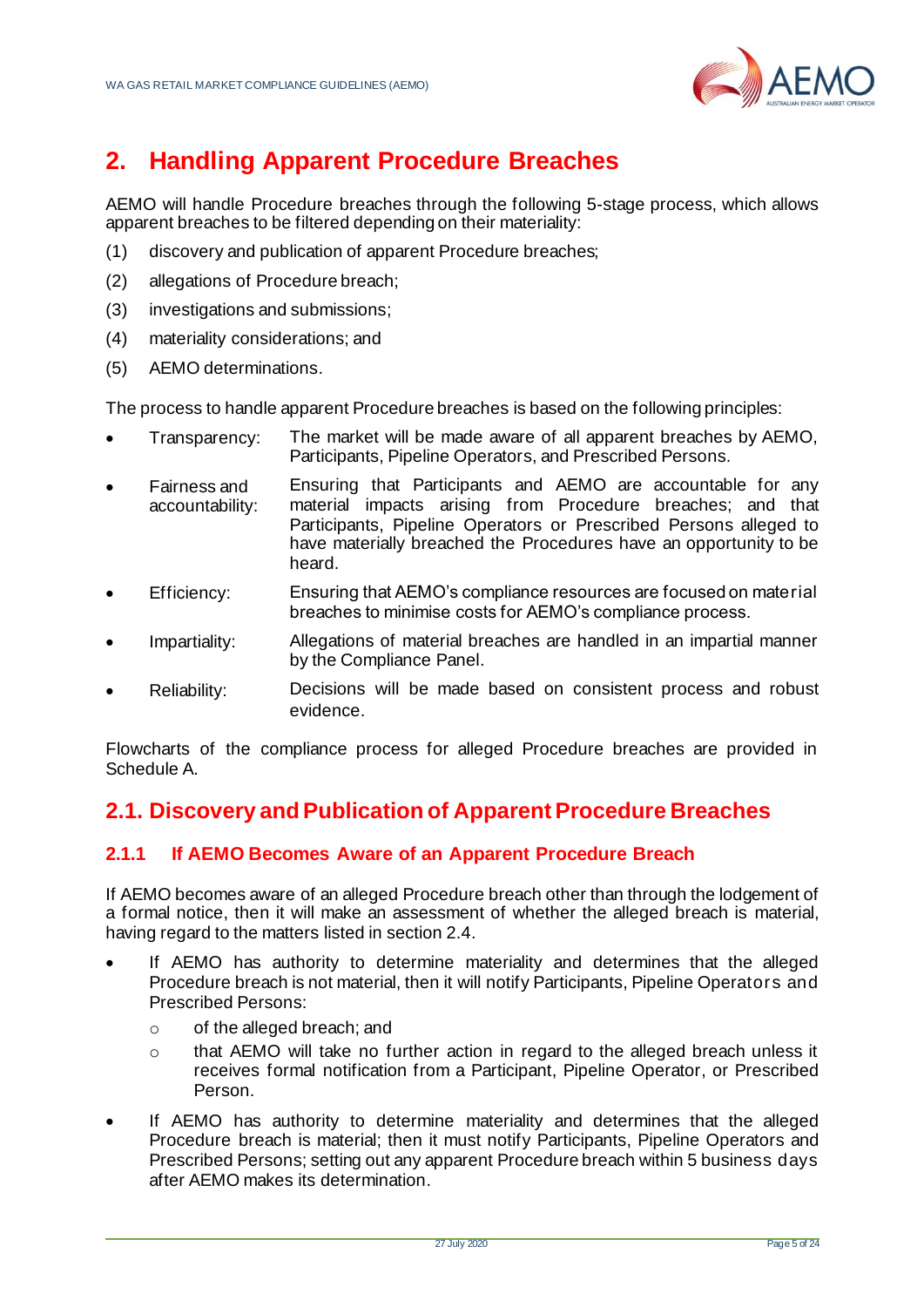

• If AEMO does not have authority to determine materiality AEMO will refer the matter to the Compliance Panel.

### <span id="page-7-0"></span>**2.1.2 Notification of Apparent Procedure Breaches**

Subject to 2.1.2.1 below, AEMO must notify Participants, Pipeline Operators and Prescribed Persons of all alleged Procedure breaches when it becomes aware of a breach. AEMO must include the following details in the Notice of Apparent Procedure Breach:

- a description of the apparent breach;
- the Procedures apparently breached;
- the date, and if known the time, that the apparent breach occurred;
- any other known information regarding the apparent breach;
- the identity of any affected Participants, Pipeline Operators or Prescribed Persons; and
- the closing date by which any material breach allegations must be raised.

AEMO may, prior to publishing the Notice of Apparent Procedure Breach, undertake limited enquiries with any relevant parties to help ensure that the nature and substance of the issue are reasonably understood and explained.

Each month AEMO will produce a summary report of the apparent Procedure breaches for the month and provide it to the Compliance Panel.

#### **2.1.2.1. AEMO's reporting of a breach when the Swing Service Tolerance band has been exceeded**

On a weekly basis, AEMO will monitor the amount of Swing Service for each gas day in the preceding week.

If the amount of Swing Service for a gas day in the preceding week exceeds the Swing Service Tolerance Band, AEMO will undertake an investigation to determine the contributing factors that may have resulted in the threshold being exceeded.

AEMO may, but is not required to, investigate contributing factors if the amount of Swing Service for a gas day in the preceding week does not exceed the Swing Service Tolerance Band.

The Swing Service Tolerance Band is a variable value for a sub-network determined by AEMO based on the 2-year mean Swing Service volume for the sub-network plus 3 standard deviations.

If an AEMO investigation reveals that a participant contributed to the Swing Service for the gas day exceeding the Swing Service Tolerance Band, AEMO will invoke the process described in 2.1.2. Otherwise, AEMO may include a summary of an investigation in the next "AEMO Monthly Market Outcome Report".

# <span id="page-7-1"></span>**2.2. Allegations of Procedure Breach**

This stage in the compliance process aims to ensure fairness between Participants, Pipeline Operators and Prescribed Persons by: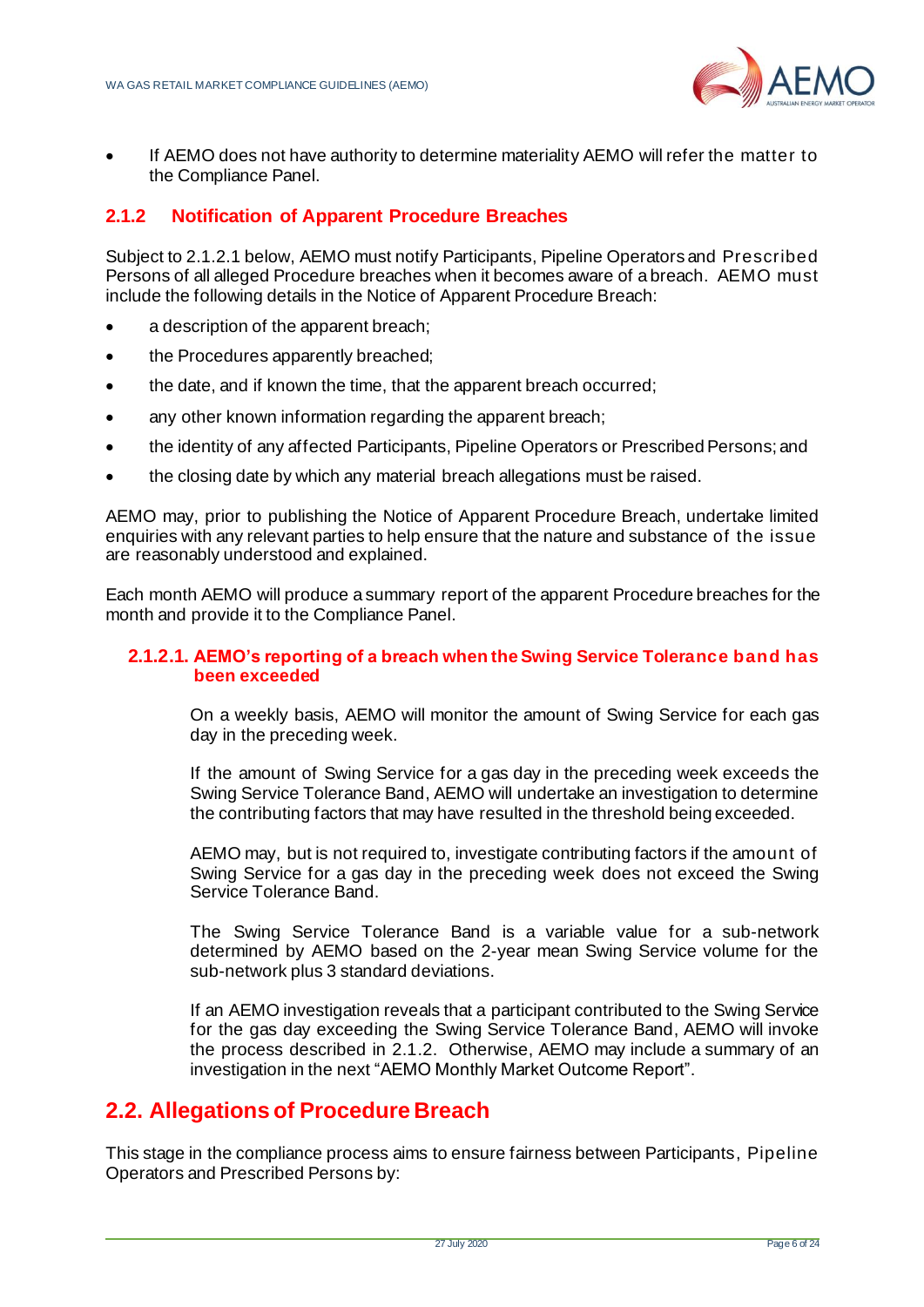

- providing an avenue for an affected party to trigger further scrutiny of a material apparent Procedure breach; and
- ensuring that the resources of affected parties and AEMO are not unnecessarily expended on non-material Procedure breaches, such as short delays to publication of market reports, or IT outages that have no material impact on any party.

### <span id="page-8-0"></span>**2.2.1 Complaint to AEMO**

AEMO or a Participant, Pipeline Operator or Prescribed Person who believes an apparent Procedure breach was material may lodge a notice (a "complaint") with AEMO if it reasonably believes that another Participant, Pipeline Operator, Prescribed Person, or AEMO has materially breached the Procedures.<sup>14</sup> A complaint can be lodged at any time, either in response to the publication of a Notice of Apparent Procedure Breach by AEMO (see section 2.1) or otherwise. A person lodging a complaint with AEMO is referred to as the "complainant" in these guidelines.

### <span id="page-8-1"></span>**2.2.2 Content of a Complaint**

A complainant must lodge a complaint in writing.<sup>15</sup> The complaint must include as a minimum:

- the complainant's GBO identification;
- the GBO identification of the Participant, Pipeline Operator or Prescribed Person that is alleged to have breached the Procedures;
- the identity of any other person that is involved with or affected by the alleged Procedure breach; and
- the details of the alleged Procedure breach, including:
	- o a description of the alleged breach;
	- o the Procedures alleged to have been breached;
	- o the time that the breach occurred;
	- o a description of the impact that the alleged breach had on the complainant, the market and other Participants, Pipeline Operators or Prescribed Persons; addressing the matters listed in sectio[n 2.4;](#page-12-0) and
	- o any other information regarding the breach known to the complainant.

#### <span id="page-8-2"></span>**2.2.3 Notification to the Market**

Following receipt of a complaint, AEMO will publish a Notice of Apparent Procedure Breach to the Participant, Pipeline Operator or Prescribed Person that is alleged to have materially breached the Procedures (the "respondent") and any other parties that AEMO believes may have been affected by the alleged breach. 16 The Notice of Apparent Procedure Breach will:

- notify the respondent and other affected parties of the allegation; and
- request submissions on whether respondent and other affected parties believe:
	- $\circ$  the circumstances contained in the notice amount to a Procedure breach; and
	- o whether they believe that the apparent breach was material, addressing the matters listed in section [2.4.](#page-12-0)

<sup>&</sup>lt;sup>14</sup> Clause 325(1) of the Procedures.

 $15$  Clause 325(1) of the Procedures.

<sup>&</sup>lt;sup>16</sup> Clause 327 of the Procedures.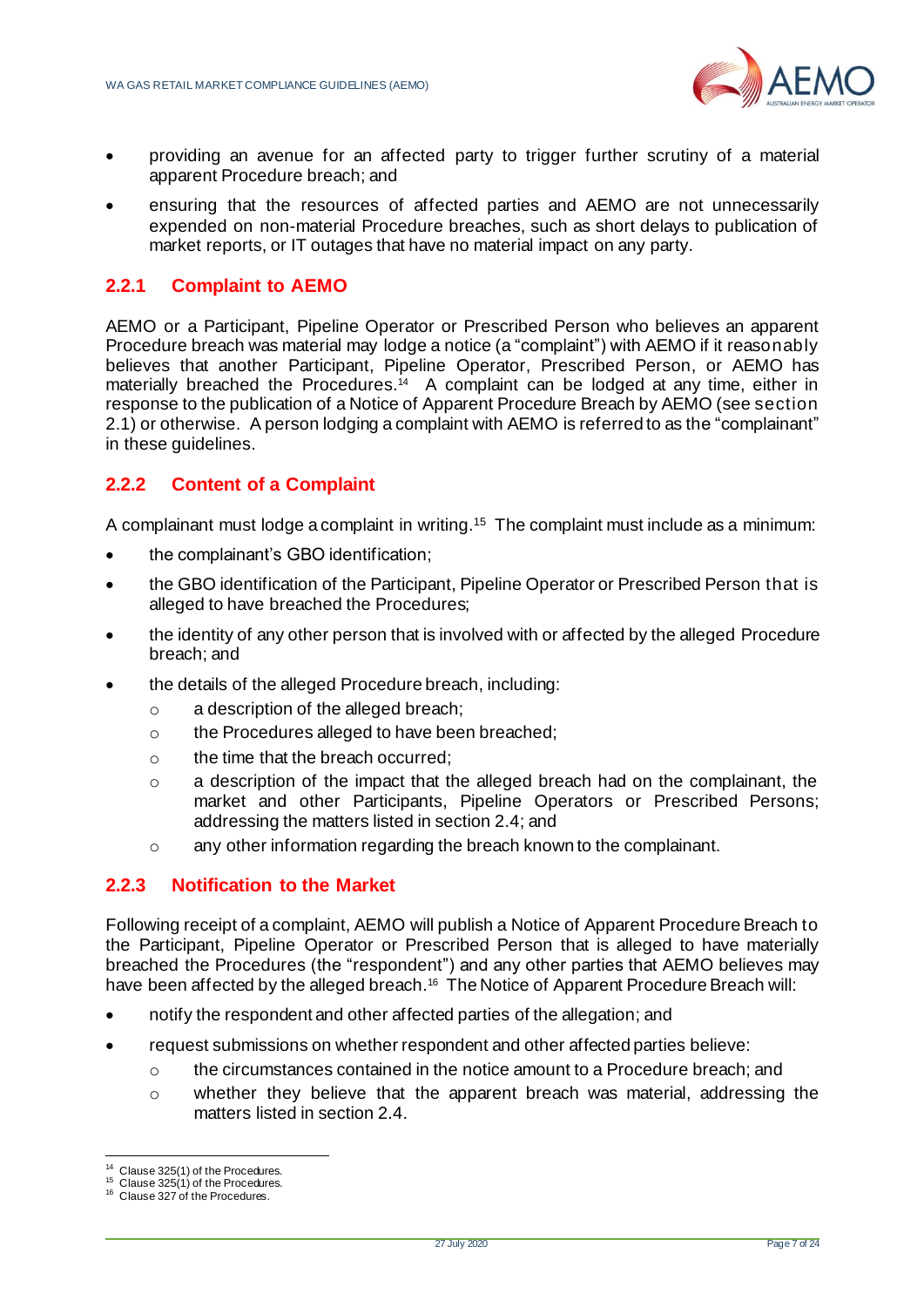

### <span id="page-9-0"></span>**2.2.4 Notification to the ERA**

AEMO will notify the ERA if it receives a complaint regarding a Pipeline Operator or Prescribed Person.

### <span id="page-9-1"></span>**2.2.5 Withdrawal of Complaints**

If a complainant withdraws a complaint, then AEMO will:

- notify all Participants, Pipeline Operators and Prescribed Persons; and
- determine whether it will seek a reimbursement of AEMO's reasonable costs related to the withdrawn complaint, considering any submissions made to AEMO by the complainant. 17

# <span id="page-9-2"></span>**2.3. Investigations and Submissions**

The aim of the investigation stage is to ensure that AEMO has sufficient information to allow it to make an informed decision on whether the alleged breach took place, and if so, f or AEMO or the Compliance Panel (as applicable) to determine whether it was material.

This stage of the process is designed to ensure that all persons responding to allegations that they have breached the Procedures ("respondents") are aware of the allegations made against them, and have a reasonable opportunity to respond to these allegations. Therefore, respondents will be given the opportunity to view all the evidence that will be considered (subject to confidentiality), and to make submissions on this evidence.

#### <span id="page-9-3"></span>**2.3.1 Investigation Timetable**

The following investigation timetable has been designed to give the respondent and AEMO sufficient time to consider information relating to an alleged Procedure breach.

| Time                                                                                                                                                                      | <b>Action</b>                                                                                                                                                                                                                                                                           |
|---------------------------------------------------------------------------------------------------------------------------------------------------------------------------|-----------------------------------------------------------------------------------------------------------------------------------------------------------------------------------------------------------------------------------------------------------------------------------------|
| <b>Start</b><br>AEMO receives a complaint from a<br>Participant, Pipeline Operator or<br>Prescribed Person.                                                               | AEMO is to forward the complaint to the<br>respondent.<br>AEMO is to send a Notice of Apparent<br>Procedure Breach to any affected<br>Participants, Pipeline Operators, and<br>Prescribed Persons (and to the ERA if the<br>breach was by a Pipeline Operator or<br>Prescribed Person). |
| <b>+5 Business Days</b><br>5 business day after affected<br>Participants, Pipeline Operators or<br>Prescribed Persons receive the Notice<br>of Apparent Procedure Breach. | Affected Participants, Pipeline Operators<br>or Prescribed Persons are to provide<br>written submissions to AEMO (if they<br>choose to do so).<br>AEMO is to forward any submissions from<br>affected Participants, Pipeline Operators<br>or Prescribed Persons to the respondent.      |

<sup>&</sup>lt;sup>17</sup> Clause 326 of the Procedures.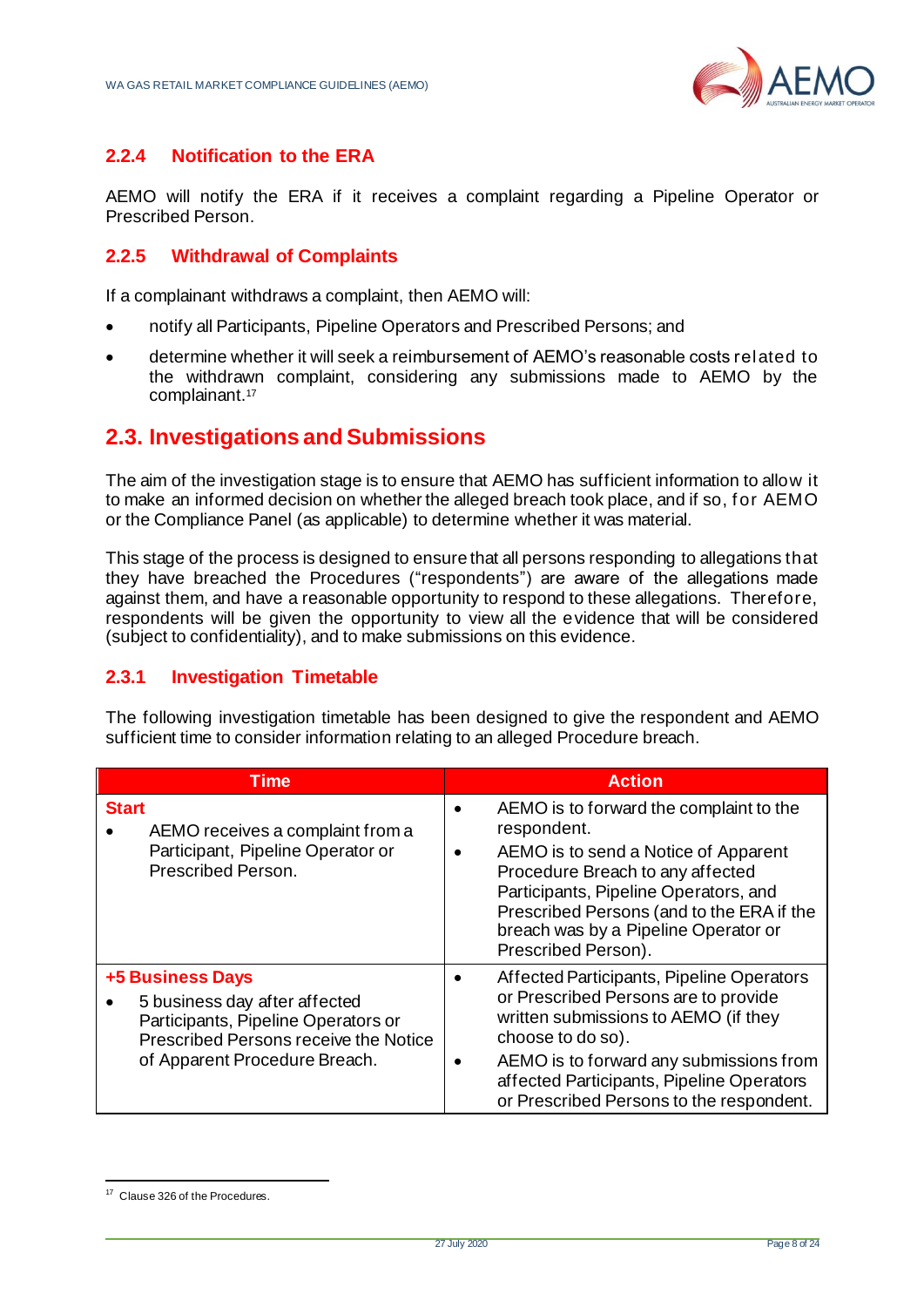

| <b>Time</b>                                                                                                                     | <b>Action</b>                                                                                                                                                |
|---------------------------------------------------------------------------------------------------------------------------------|--------------------------------------------------------------------------------------------------------------------------------------------------------------|
| +10 Business Days<br>10 business days after the<br>respondent receives from AEMO<br>copies of affected parties'<br>submissions. | Respondents are to send a written<br>submission to AEMO (if they choose to do<br>so).<br>AEMO is to provide a copy of any<br>submissions to the complainant. |
| <b>AEMO Discretion</b>                                                                                                          | AEMO is to make a determination to:                                                                                                                          |
| The Procedures do not specify timing<br>for AEMO to make determinations.                                                        | dismiss non-material Procedure breaches<br>(if AEMO has authority to make a<br>determination on materiality); or                                             |
|                                                                                                                                 | refer the Procedure breach to the<br>Compliance Panel (or to the ERA if the<br>breach was by a Pipeline Operator or<br>Prescribed Person).                   |
| <b>Quarterly</b><br>On a quarterly basis.                                                                                       | AEMO is to publish the AEMO Gas Retail<br>Market Compliance Quarterly Report on the<br>AEMO website.                                                         |

If AEMO exercises its discretion to extend the period for responding to a request for information relating to an alleged Procedure breach, then it must notify all affected Participants, Pipeline Operator and Prescribed Persons of the revised deadline and the reason for the extension.<sup>18</sup>

#### <span id="page-10-0"></span>**2.3.2 Submissions by Affected Participants, Pipeline Operators or Prescribed Persons**

AEMO will invite Participants, Pipeline Operators or Prescribed Persons that it believes may have been affected by an alleged breach to make a written submission to AEMO within five business days of receiving a Notice of Apparent Procedure Breach.

An affected Participant, Pipeline Operator or Prescribed Person may indicate in its written submission whether it believes that the respondent has breached the Procedures, and if so, must indicate the impact that the alleged breach had on them. Each submission should indicate:

- the party's view of the impact that the alleged Procedure breach had on the market, Participants, Pipeline Operators or Prescribed Persons (this should address the matters set out in section [2.4\)](#page-12-0);
- any facts or evidence that the party considers may substantiate the occurrence of the alleged Procedure breach; and
- the party's view on what determination AEMO should make.

AEMO will provide any submissions it receives to the respondent, subject to removal of any confidential information.

### <span id="page-10-1"></span>**2.3.3 Submissions by the Respondent**

<sup>&</sup>lt;sup>18</sup> Clause 328A(5) of the Procedures.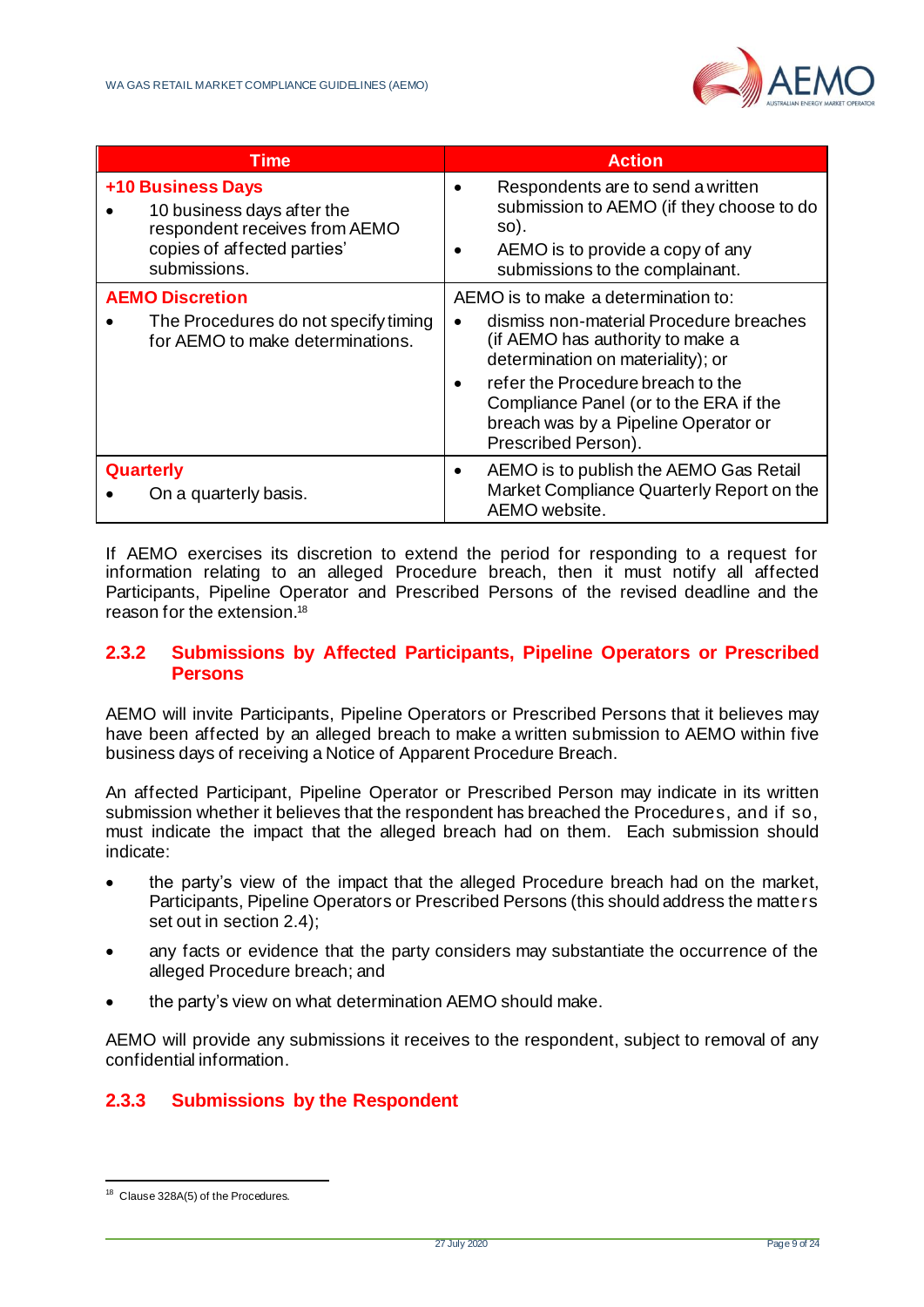

The respondent will be asked to make a written submission to AEMO. The respondent's submission must be provided to AEMO no later than 15 business days after AEMO has provided copies of submissions made by affected Participants, Pipeline Operators or Prescribed Persons.

A respondent's written submission may indicate whether or not it believes that it has breached the Procedures, and should indicate its view on:

- the impact that the alleged Procedure breach had on the market, Participants, Pipeline Operators or Prescribed Persons (this should address the matters set out in section [2.4\)](#page-12-0); and
- what determination AEMO should make.

The Procedures indicate that AEMO, Participants, Pipeline Operators and Prescribed Persons are excused from carrying out any of their obligations under the Procedures if they are prevented from doing so by any event or circumstance not within their reasonable control, acting as a reasonable and prudent person.<sup>19</sup> If the respondent wishes to claim the benefit of this allowance, it must state that it wishes to do so in its written submission, and must include the reasons why it believes it is entitled to claim the benefit of this allowance.

AEMO will provide a copy of the respondent's submission to the complainant. AEMO will provide a copy of the respondent's submission to the ERA if the respondent is a Pipeline Operator or Prescribed Person.

#### <span id="page-11-0"></span>**2.3.4 Urgent Matters may by Expedited**

AEMO may, at its discretion, expedite the timeframe set out in this document for considering an alleged breach if:

- requested by a Participant, Pipeline Operator or Prescribed Person; and
- in the opinion of AEMO, the alleged breach:
	- o either has a material:
		- impact on the efficient operation of the market; or
		- financial impact on a Participant(s), Pipeline Operator(s) and/or Prescribed Person(s); and
	- o cannot be resolved through existing market mechanisms.

AEMO will determine the revised timeframes for the matter to be considered if a matter is expedited. The revised timeframes will include a requirement for written submissions to be submitted by the complainant, the respondent and any affected Participants, Pipeline Operators or Prescribed Persons.

#### <span id="page-11-1"></span>**2.3.5 AEMO may Undertake Investigation**

In addition to information contained in Participants', Pipeline Operators' or Prescribed Persons' submissions; AEMO may gather such information that it considers relevant to assisting the Compliance Panel in determining whether the alleged breach has been proven, and if so, whether it is material.

<sup>&</sup>lt;sup>19</sup> Clause 7 of the Procedures.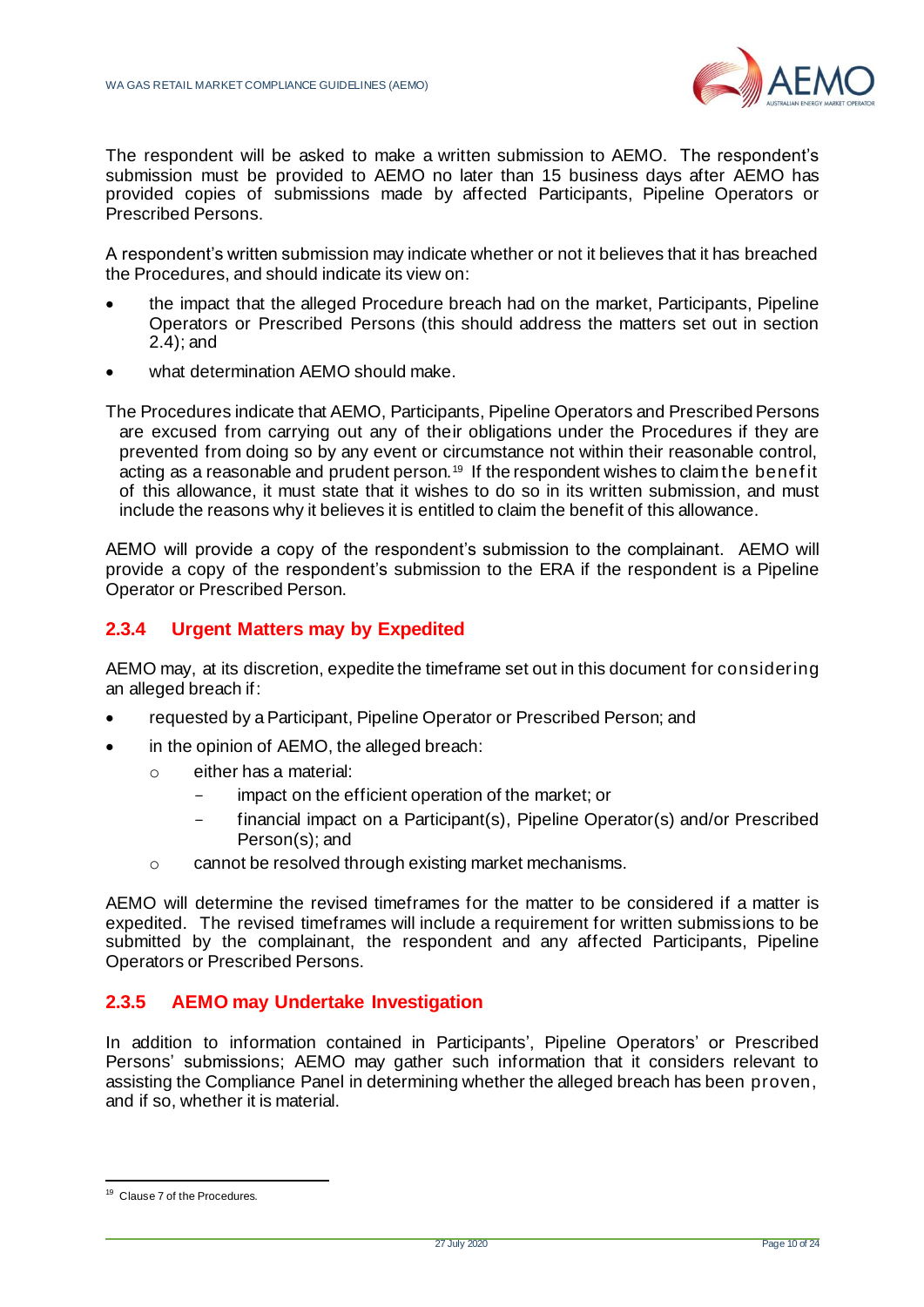

If an alleged Procedure breach is referred to the Compliance Panel, then AEMO will, as soon as practicable, fully investigate the alleged Procedure breach and prepare an investigation report to provide the Compliance Panel with background information on the alleged breach.

If AEMO is the party alleged to have been in breach, then AEMO will prepare the investigation report, but will make a written request to the complainant asking it to provide detailed support for its complaint, and will include this material in the investigation report. In most circumstances this should provide sufficient information to inform the Compliance Panel of the matter prior to it undertaking its own investigation. If AEMO is the party alleged to have been in breach, AEMO or the Compliance Panel may choose to commission a report from an independent investigator.

AEMO will provide copies of the investigation report to the Compliance Panel, the complainant, and the respondent.

The investigation report will specify the details of the investigation including:

- the Procedure allegedly breached;
- the person who allegedly committed the breach:
- the date and time the breach allegedly occurred;
- the nature of the alleged breach;
- a description of the impact the alleged breach had on the market, Participants, Pipeline Operators, and Prescribed Persons (addressing the matters listed in sectio[n 2.4](#page-12-0));
- any additional information which the investigator considers relevant to the decision of the Compliance Panel;
- the investigator's assessment of the likelihood of the alleged breach recurring;
- details of any similar situations previously dealt with by the Compliance Panel; and
- a copy of all correspondence with the investigator relating to the breach.

# <span id="page-12-0"></span>**2.4. Materiality Considerations**

AEMO will have regard to the following matters in determining whether an alleged Procedure breach is material: $20$ 

- (1) Whether the alleged Procedure breach had a material impact on the operation of the market and Participants.
- (2) Whether the alleged Procedure breach has resulted in any costs being borne by AEMO (and therefore the market as a whole).
- (3) Whether the alleged Procedure breach appears to have arisen as a result of problems with the design/operation of the Procedures, and that the Participant, Pipeline Operator or Prescribed Person was acting in a manner consistent with the guiding principles of the Procedures.
- (4) Whether the alleged Procedure breach is an isolated event or indicates a systemic problem with compliance.

 $20$  Items 1-7 and 12 in sectio[n 2.4](#page-12-0) reflect the note under clause 329 of the Procedures.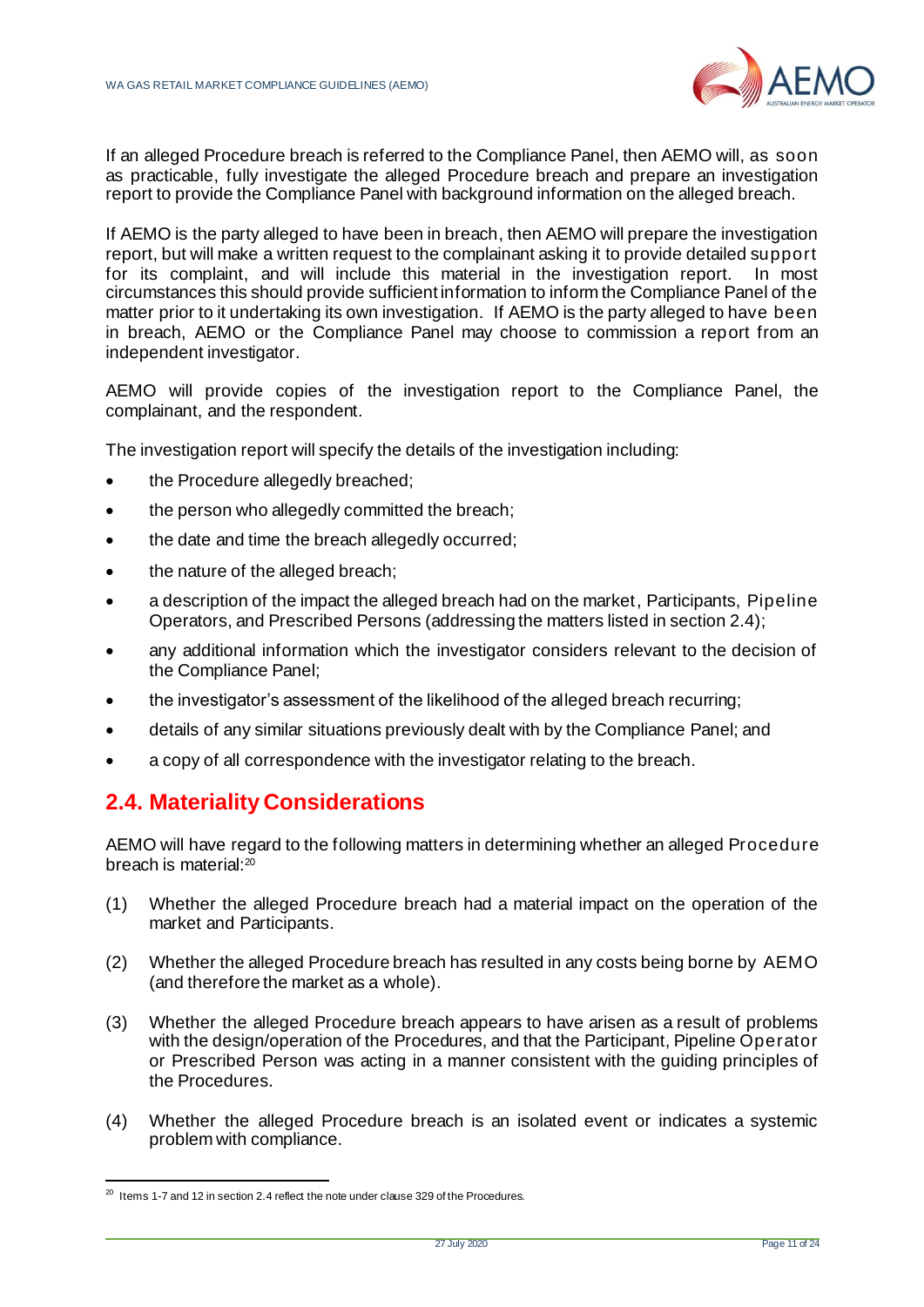

- (5) Whether the alleged Procedure breach appears to have been made intentionally or maliciously.
- (6) Whether remedial action was taken by the Participant, Pipeline Operator or Prescribed Person following discovery of the breach.
- (7) Whether the alleged Procedure breach has a potential anti-competitive effect.
- (8) For the first 12 months after a Procedure change, the fact that the amended Procedures are a new governing regime for the Participants, Pipeline Operators or Prescribed Persons.<sup>21</sup>
- (9) For the first 6 months after a person becomes a Participant, Pipeline Operator or Prescribed Person the fact that the Procedures are a new governing regime for the new Participant, Pipeline Operator or Prescribed Person. 22
- (10) Whether the alleged Procedure breach may be a material breach of a Participant's, Pipeline Operator's or Prescribed Person's licence under the *Energy Coordination Act 1994*.
- (11) Whether the alleged Procedure breach was caused by or contributed to by the conduct of AEMO or another Participant, Pipeline Operator or Prescribed Person.
- (12) Any other matters considered relevant by AEMO.

If AEMO determines, based on the written and oral submissions, that it does not have sufficient information to determine whether the alleged Procedure breach has occurred or the materiality of the alleged breach, then it will seek further information from the complainant, the respondent and/or affected parties.

# <span id="page-13-0"></span>**2.5. AEMO Determinations on Procedure Breaches**

AEMO will make determinations on the materiality of alleged Procedure breaches by AEMO and market participants if it has been delegated authority to do so by the Compliance Panel. If the matter relates to an alleged breach of the Procedures by a pipeline operator, or prescribed person, AEMO will make a determination on materiality.

#### <span id="page-13-1"></span>**2.5.1 Determinations on Procedure Breaches by AEMO and Participants**

If AEMO has not been delegated authority to make determinations on materiality, AEMO must refer any alleged Procedure breach by AEMO or a Participant to the Compliance Panel.<sup>23</sup>

If AEMO has been delegated authority to make determinations on materiality, then:

- If AEMO determines that an alleged Procedure breach by AEMO or a Participant is not material, then AEMO is to determine to either:
	- o take no further action; or
	- o refer the matter to the Compliance Panel.<sup>24</sup>

 $21$  Clause 329(3)(a) of the Procedures.

Clause  $329(3)(b)$  of the Procedures.

Clause  $329(1)(a)$  of the Procedures.

 $24$  Clause 329(1)(b)(i) of the Procedures.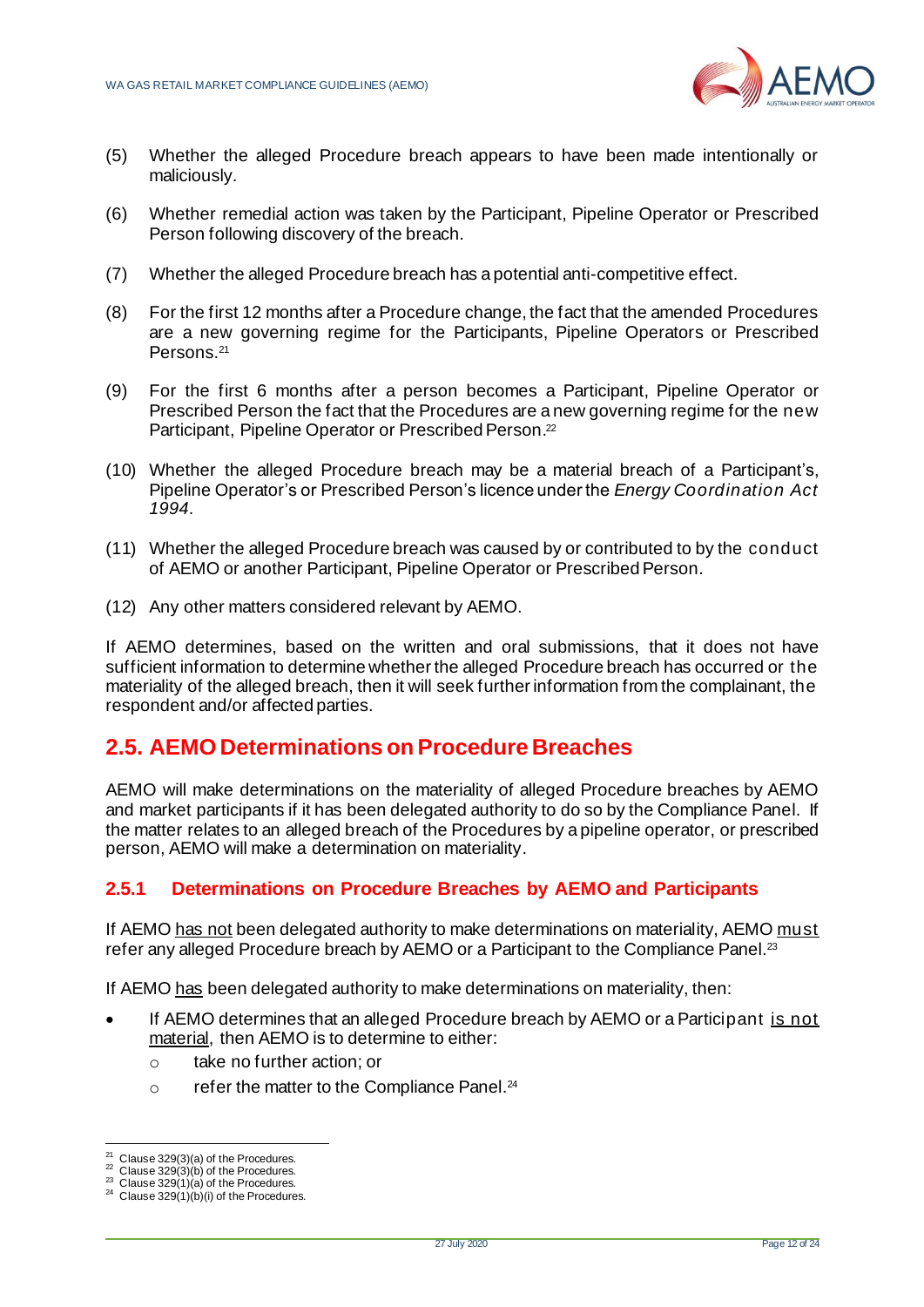

• If AEMO determines that an alleged Procedure breach by AEMO or a Participant is material, then AEMO must refer the matter to the Compliance Panel.25

AEMO will take no further action in relation to an apparent Procedure breach unless AEMO, a Participant, Pipeline Operator or Prescribed Person makes a complaint (see section [2.2.1](#page-8-0) above).

This approach aims to ensure transparency through the reporting of all apparent breaches and provides uniform treatment of apparent breaches, whether by AEMO or a Participant.

#### <span id="page-14-0"></span>**2.5.2 Determinations on Procedure Breaches by for Pipeline Operators and Prescribed Persons**

If AEMO determines that an alleged Procedure breach by a Pipeline Operator or Prescribed Person is not material, then AEMO is to determine to either:

- take no further action; or
- refer the matter to the ERA.<sup>26</sup>

If AEMO determines that an alleged Procedure breach by a Pipeline Operator or Prescribed Person is material, then AEMO must refer the matter to the ERA.<sup>27</sup>

AEMO will take no further action in relation to an apparent Procedure breach unless AEMO, a Participant, Pipeline Operator or Prescribed Person makes a complaint (see sectio[n 2.2.1](#page-8-0)).

This approach aims to ensure transparency through the reporting of all apparent breaches and provides uniform treatment of apparent breaches, whether by a Pipeline Operator or Prescribed Person.

#### <span id="page-14-1"></span>**2.5.3 Notification of AEMO Determinations**

All AEMO determinations will be set out in writing, and will include the reasons for the decision.

AEMO will give notice of its determination within 5 business days to all Participants, Pipeline Operators or Prescribed Persons that were provided with copies of the initial complaint, excluding any confidential information. AEMO will give notice of its determination to the ERA if the alleged Procedure breach was by a Pipeline Operator or Prescribed Person.

#### <span id="page-14-2"></span>**2.5.4 Appeal of AEMO Determinations**

If AEMO has authority to determine materiality and determines not to refer a complaint to the Compliance Panel, then any Participant, Pipeline Operator or Prescribed Person may appeal AEMO's determination to the Compliance Panel by giving notice to AEMO. An appeal must be made within 40 business days after notification of a determination by AEMO. <sup>28</sup>

A notice of appeal should be in writing and include:

• the grounds of the appeal;

 $25$  Clause 329(1)(b)(ii) of the Procedures.

Clause  $329(1)(c)(i)$  of the Procedures.  $27$  Clause 329(1)(c)(ii) of the Procedures.

<sup>28</sup> Clause 331 of the Procedures.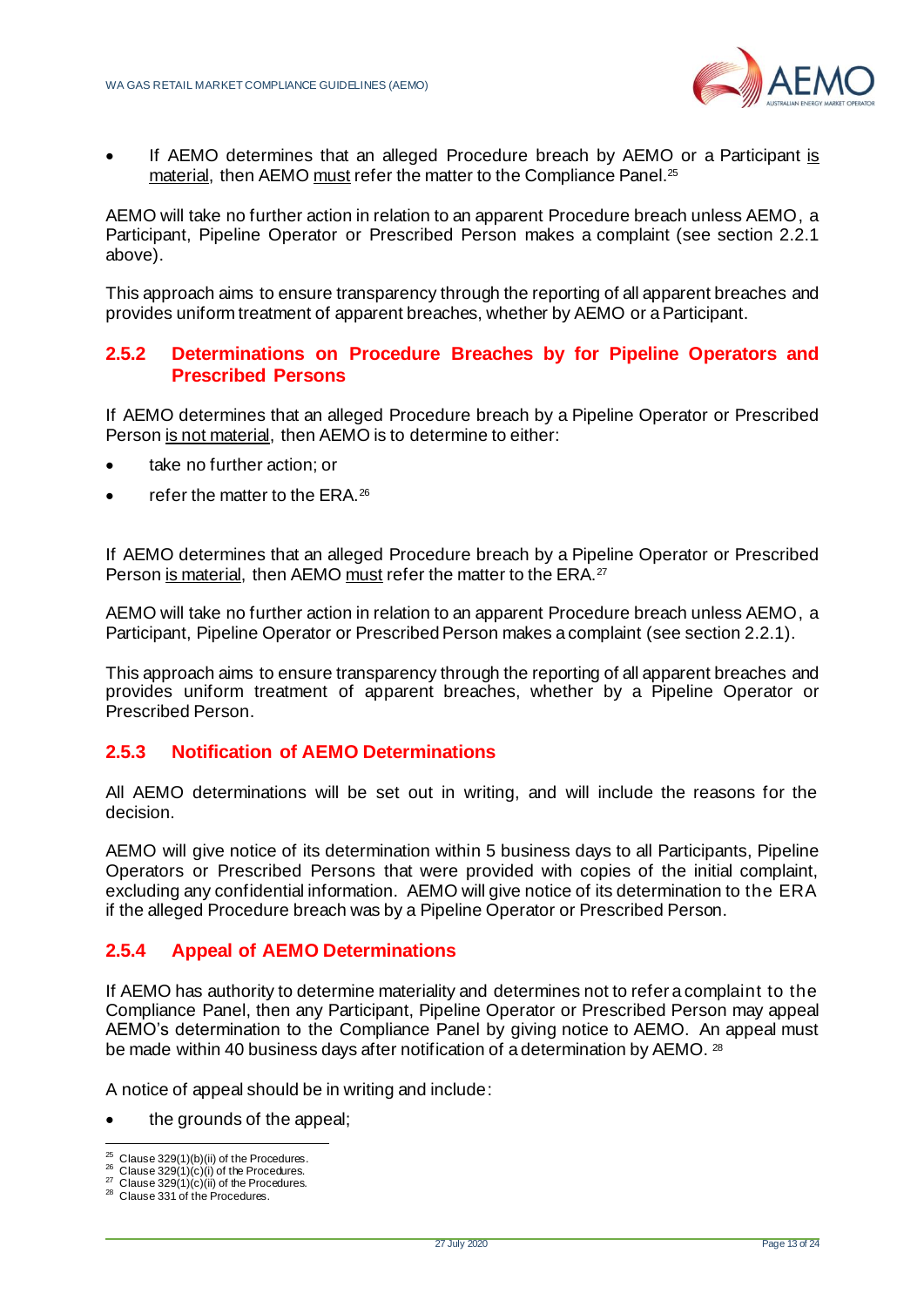

- the decision and orders sought; and
- such other information as the Participant, Pipeline Operator or Prescribed Person appealing reasonably considers will assist the Compliance Panel.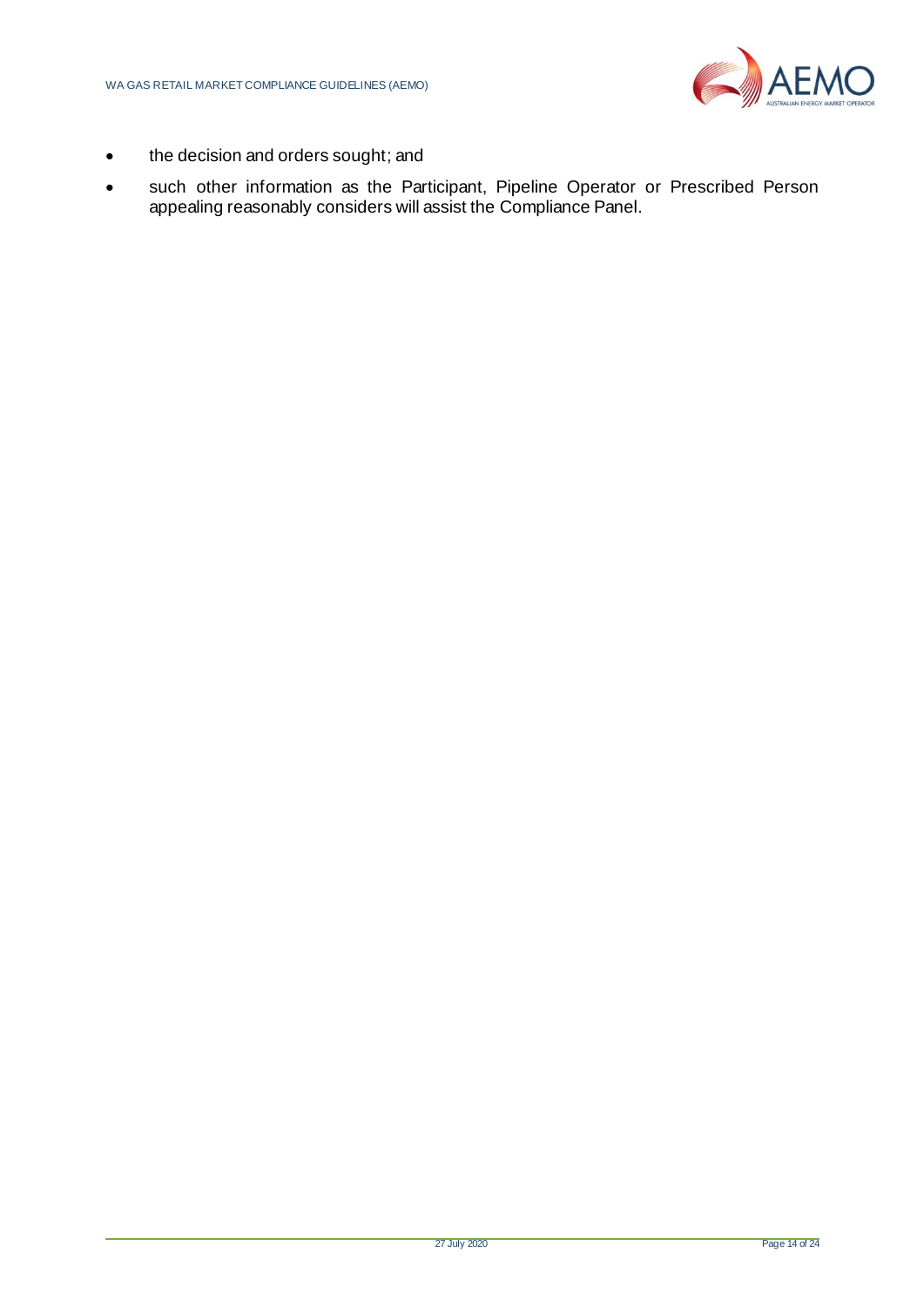

# <span id="page-16-0"></span>**3. Handling Requests for Procedure Interpretations**

The Procedures provide a formal process for the resolution of Procedure interpretation issues. However, it is envisaged that prior to commencing this process, Participants, Pipeline Operators or Prescribed Persons will use reasonable efforts to resolve Procedure interpretation issues with AEMO; and that a Participant, Pipeline Operator or Prescribed Person will only lodge a formal request for a Procedure interpretation if a matter is not resolved to its satisfaction.

# <span id="page-16-1"></span>**3.1. Lodging a Request for a Procedure Interpretation**

### <span id="page-16-2"></span>**3.1.1 Content of a Request**

A request for a Procedure interpretation must be in writing and include as a minimum:

- the GBO identification of the person referring the matter to AEMO;
- the GBO identification of any person, of which requesting party is aware, that is involved with or affected by the referred matter;
- the clause for which interpretation is required:
- the reason for the request (e.g. a perceived ambiguity in the clause); and
- the circumstances in which the interpretation is required.<sup>29</sup>

The request should also include the requesting party's view as to the materiality of the likely impacts on the market, Participants, Pipeline Operators or Prescribed Persons associated with the Procedure interpretation issue.

#### <span id="page-16-3"></span>**3.1.2 Withdrawal of a Request**

The requesting party may at any time withdraw a request for Procedure interpretation by sending a written notice to AEMO.<sup>30</sup> AEMO will advise any Participant, Pipeline Operators or Prescribed Persons that has been involved in this interpretation process of the withdrawal.

AEMO may require a requesting party that withdraws a request for a Procedure interpretation to reimburse AEMO for the reasonable costs incurred by AEMO in connection with the referral up to the time it is withdrawn.<sup>31</sup> AEMO will determine whether to seek a reimbursement and will notify the relevant party, and will consider any submissions made to by the withdrawing party before making its determination.

#### <span id="page-16-4"></span>**3.1.3 Investigation Timetable**

The following investigation timetable has been designed to give AEMO sufficient time to consider information relating to request for a Procedure interpretation.

<sup>&</sup>lt;sup>29</sup> Clause 325 of the Procedures.

<sup>&</sup>lt;sup>30</sup> Clause 326(1) of the Procedures.

 $31$  Clause  $326(2)$  of the Procedures.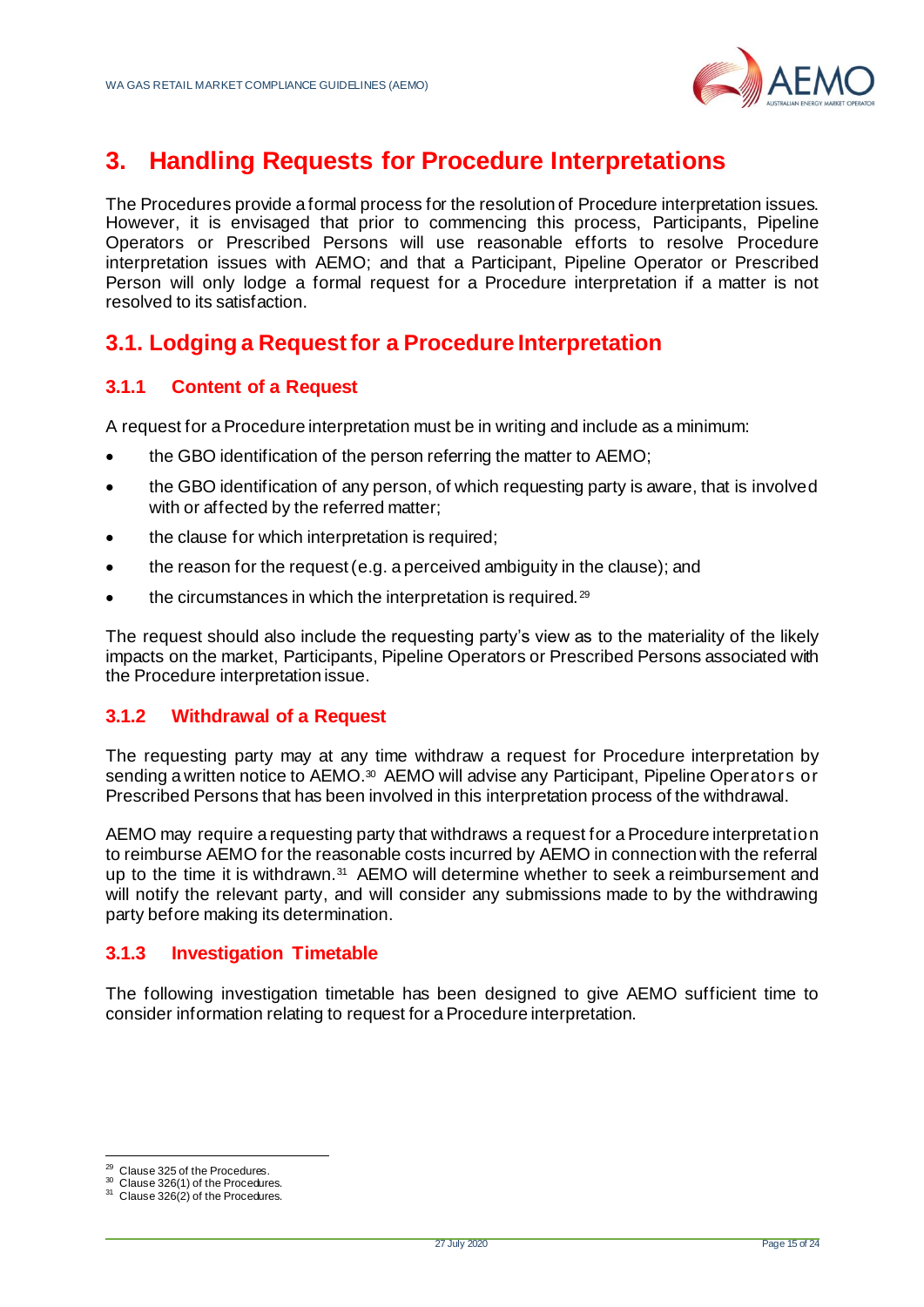

| Time                                                                                                                                                          | <b>Action</b>                                                                                                                           |
|---------------------------------------------------------------------------------------------------------------------------------------------------------------|-----------------------------------------------------------------------------------------------------------------------------------------|
| <b>Start</b><br>AEMO receives a request for a<br>Procedure interpretation.                                                                                    | AEMO is to forward the request to, and<br>seek submissions from all Participants,<br>Pipeline Operators or Prescribed<br>Persons.       |
| <b>+10 Business Days</b><br>10 business days after Participants,<br>Pipeline Operators or Prescribed<br>Persons receive request for clause<br>interpretation. | Participants, Pipeline Operators or<br>Prescribed Persons are to provide<br>AEMO with written submissions (if they<br>choose to do so). |
| <b>AEMO Discretion</b><br>The Procedures do not specify timing for<br>AEMO to refer requests to the<br>Compliance Panel.                                      | AEMO to form a preliminary view on the<br>Procedure interpretation and refer the<br>request to the Compliance Panel.                    |

# <span id="page-17-0"></span>**3.2. Referral of Requests for Procedure Interpretation**

AEMO must refer any requests for a Procedure interpretation to the Compliance Panel along with AEMO's preliminary view on the interpretation. $^{\rm 32}$ 

<sup>32</sup> Clause 329(1)(d) of the Procedures.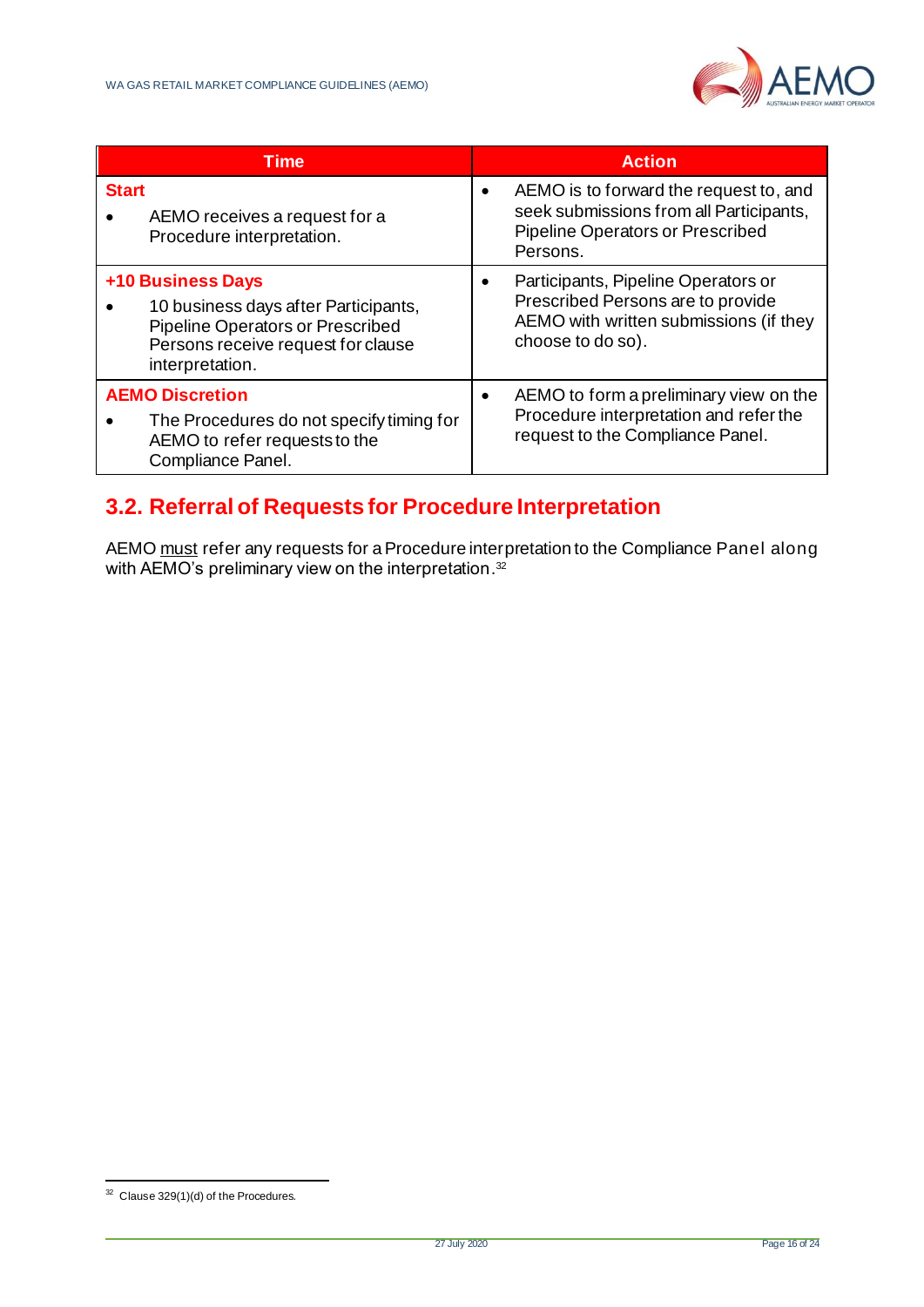

# <span id="page-18-0"></span>**4. Handling Requests for a Determination on Swing Service Causation Compensation**

Clause 300A of the Procedures allows AEMO to make a determination that a person (the "Compensating Person") must make a "Swing Service Causation Compensation Payment" to each of the other Users in a sub-network on historic gas day.

# <span id="page-18-1"></span>**4.1. Initiating the Swing Service Causation Compensation Process**

A User can initiate the clause 300A process by lodging a complaint with AEMO for a historic gas day that a person acted in a way that contributed materially to the causation of Swing Service for a sub-network.

The User must, where possible, specify in the complaint the identity of the person that it considers to be the Compensating Person.

# <span id="page-18-2"></span>**4.2. Pre-Determination Guidelines**

The aim of the pre-determination guidelines is to ensure that:

- AEMO meets the standard required by the Procedures that in making a determination under clause 300A, its opinion is formed as a reasonable and prudent person;
- AEMO adheres to the processes set out in clause 300A; and
- the Participants, Pipeline Operators or Prescribed Persons are encouraged to negotiate a commercial settlement of the matter prior to AEMO making a determination.

#### <span id="page-18-3"></span>**4.2.1 Investigation by AEMO**

Once AEMO has determined that a complaint requesting a clause 300A determination is not frivolous or vexatious, it will investigate the Swing Service results calculated by the gas retail market systems ("GRMS") for the sub-network, for the period identified in the complaint. The aim of the investigation is to determine whether there is any evidence that a person materially contributed to the causation of Swing Service in the period, and any other relevant facts.

This investigation is to be completed as soon as reasonably possible and the results of the investigation are to be made available to:

- the alleged Compensating Person, if known;<sup>33</sup>
- the User who submitted the complaint:
- other Users:
- Swing Service Providers;
- Network Operators; and
- any other person determined by AEMO.

<sup>&</sup>lt;sup>33</sup> The identity of the alleged Compensating Person may be indicated by the complainant in its initial complaint, or may be detemined by AEMO during the investigation.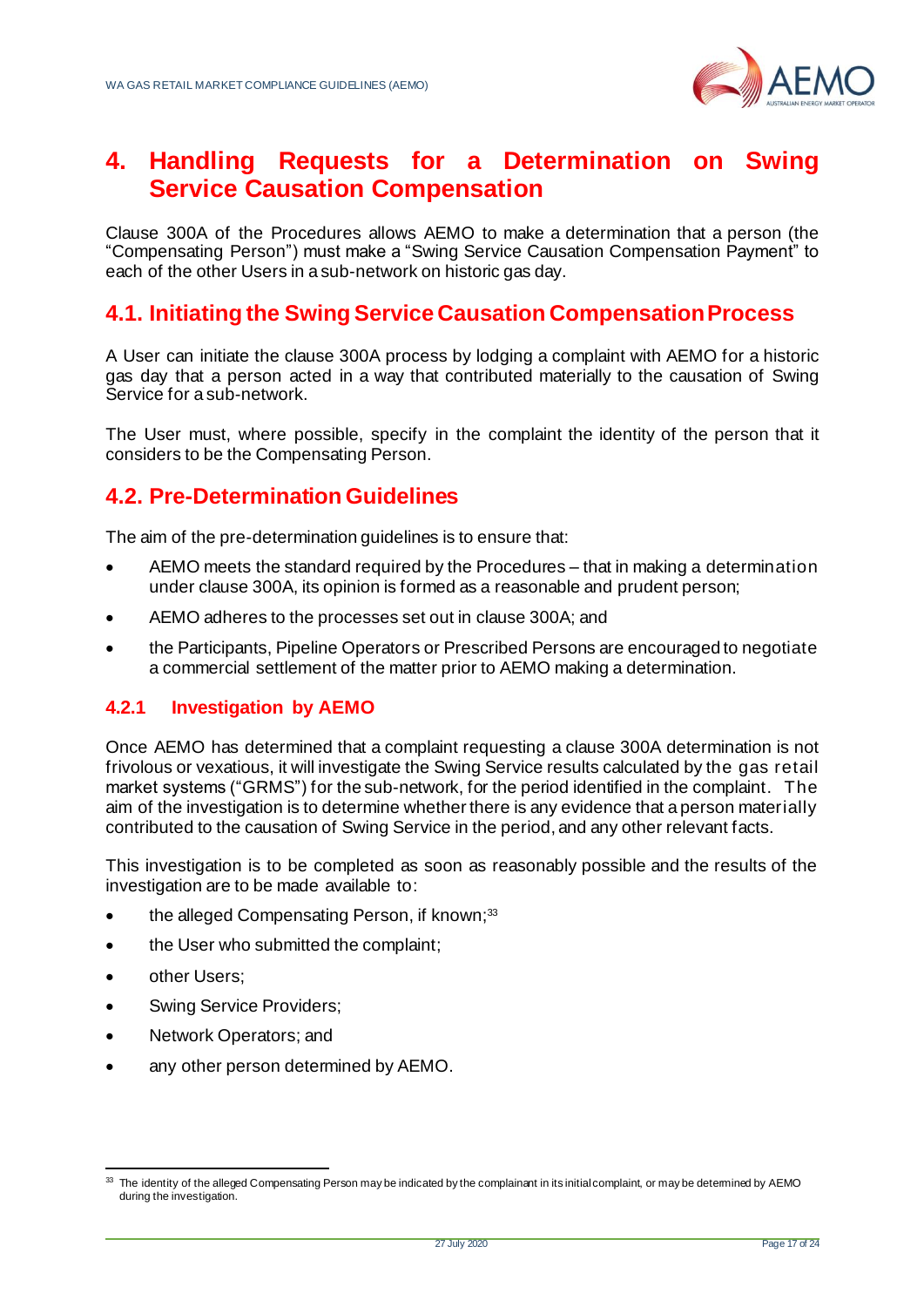

### **4.2.2 Parties to Negotiate**

Following receipt of information from the investigation, the User who submitted the complaint and the alleged Compensating Person will be encouraged to negotiate a commercial settlement of the complaint.

### <span id="page-19-0"></span>**4.2.3 Gathering Information**

AEMO will ask the alleged Compensating Person and other affected persons for information about the circumstances related to the complaint.

AEMO must provide at least 10 full business days for responses to requests for inf ormation, as measured from the latter of the time that AEMO makes its request, or that AEMO published the Swing Service results to the Compensating Person. Every response to a request from AEMO for information should include:

- a detailed response to the request;
- an opinion as to whether it or any other person may have contributed materially to the causation of Swing Service for the period and sub-network in question;
- any facts or other material information that it considers may support its claim; and
- a view on what determination AEMO should make in the circumstances.

#### <span id="page-19-1"></span>**4.2.4 Report**

Once AEMO has received the requested information, it will prepare a report that:

- contains a description of the circumstances that lead to the Swing Service;
- contains a list of the information sought by AEMO;
- contains a summary of the responses received and attaches the full text of all responses; and
- notes if any person failed to respond to the information request.

# <span id="page-19-2"></span>**4.3. Determination Guidelines**

#### <span id="page-19-3"></span>**4.3.1 Where the Alleged Compensating Person is a User**

If the alleged Compensating Person is a User, AEMO may take into account the following information for the historic gas day for the sub-network in question:

- whether the alleged Compensating Person procured the injection and repayment of an amount of gas into the sub-network equal to the its good faith estimate of its likely User's Estimated Total Withdrawals ("UETW"), as required by clause 178;
- whether there was a material difference between the alleged Compensating Person's User's Pipeline Nomination Amount ("UPNA") and its User's Deemed Withdrawals ("UDW") for the sub-network;
- whether the alleged Compensating Person complied with clauses 181 and 182 of the Procedures;
- whether AEMO calculated a corrected ratio under clause  $176(4)(c)$  after the alleged Compensating Person provided its revised UPNA to AEMO, and the Pipeline Operator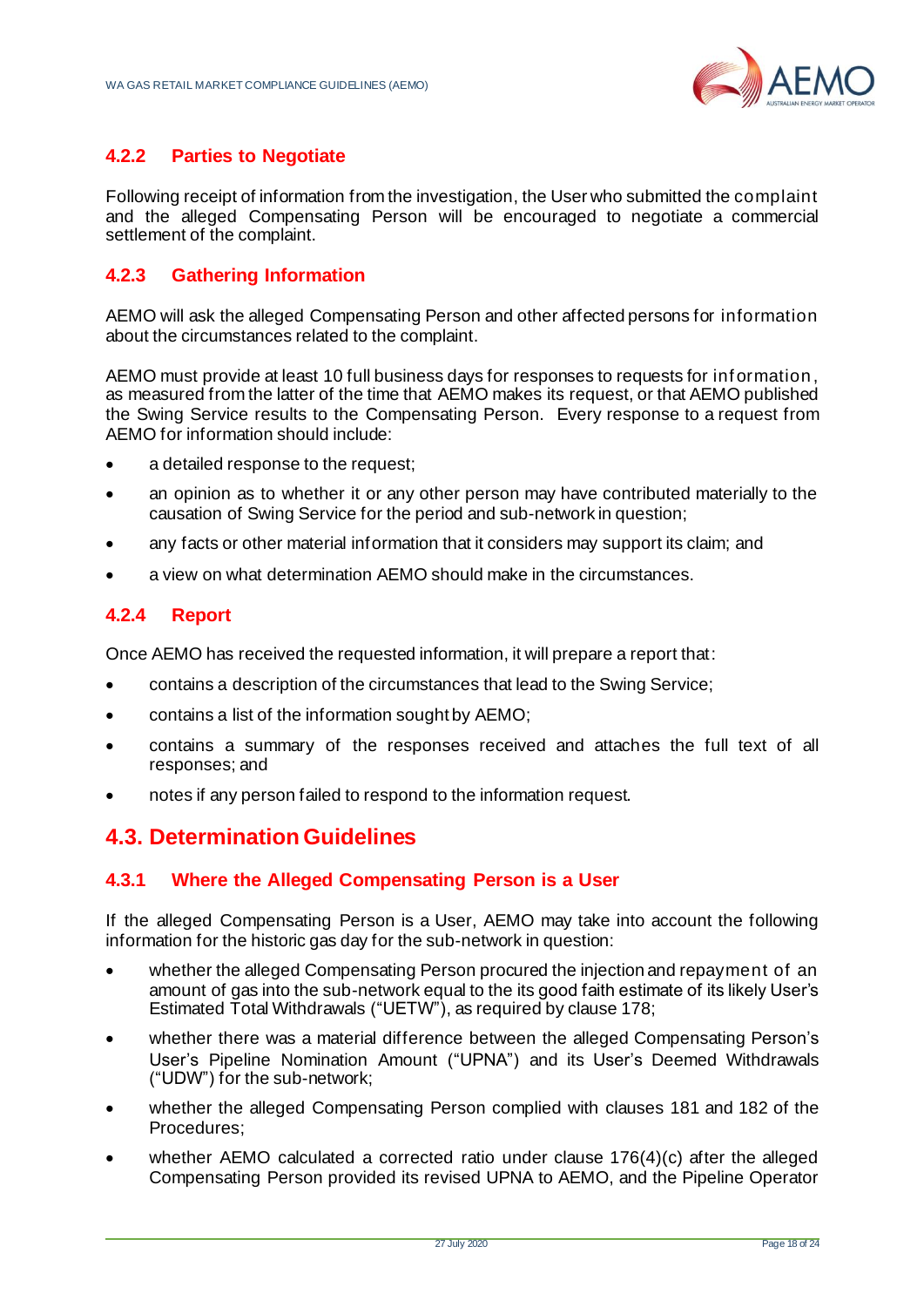

notified AEMO that it could not accommodate the corrected ratio, thereby contributing Swing Service on the historic gas day in question; and

- any notification to AEMO from:
	- o a User, Shipper, Swing Service Provider or Network Operator for the sub-network that the alleged Compensating Person may have acted in a manner that contributed materially to the causation of Swing Service; and
	- o a Pipeline Operator under clause 254 or 255 of the Procedures.

In making its determination AEMO may also take into account any other information that is relevant to the circumstances.

#### <span id="page-20-0"></span>**4.3.2 Where the Alleged Compensating Person is not a User**

Where the alleged Compensating Person is not a User, AEMO may take into account any notification to AEMO from a User, Shipper, Swing Service Provider or Network Operator for the sub-network that the alleged Compensating Person may have acted in a manner which contributed materially to the causation of Swing Service on the historic gas day in question.

#### <span id="page-20-1"></span>**4.3.3 Determinations that May be Made**

In making its determination, AEMO may take into account any information that is relevant to the circumstances.

AEMO will determine whether the alleged Compensating Person acted in a manner that contributed materially to the causation of Swing Service for the sub-network on historic gas day in question. If AEMO determines that a Compensating Person must make a Swing Service Causation Compensation payment, the amount of the payment must be determined in accordance with clause 300A(9).

#### <span id="page-20-2"></span>**4.3.4 Timing for Making Determinations**

AEMO must not make a determination until after the time for responding to all requests for information has passed; but may make a determination once this period has passed, even if some persons have provided the requested information.

AEMO will make every clause 300A determination as soon as reasonably practicable after the time for responding to requests for information has passed.

### <span id="page-20-3"></span>**4.4. Post-Determination Guidelines**

Once AEMO has made a clause 300A determination it must notify:

- the Compensating Person of the facts of the determination and the amount of Swing Service Causation Compensation Payment for each User, if any; and
- each recipient User of its amount of Swing Service Causation Compensation Payment and the identity of the Compensating Person.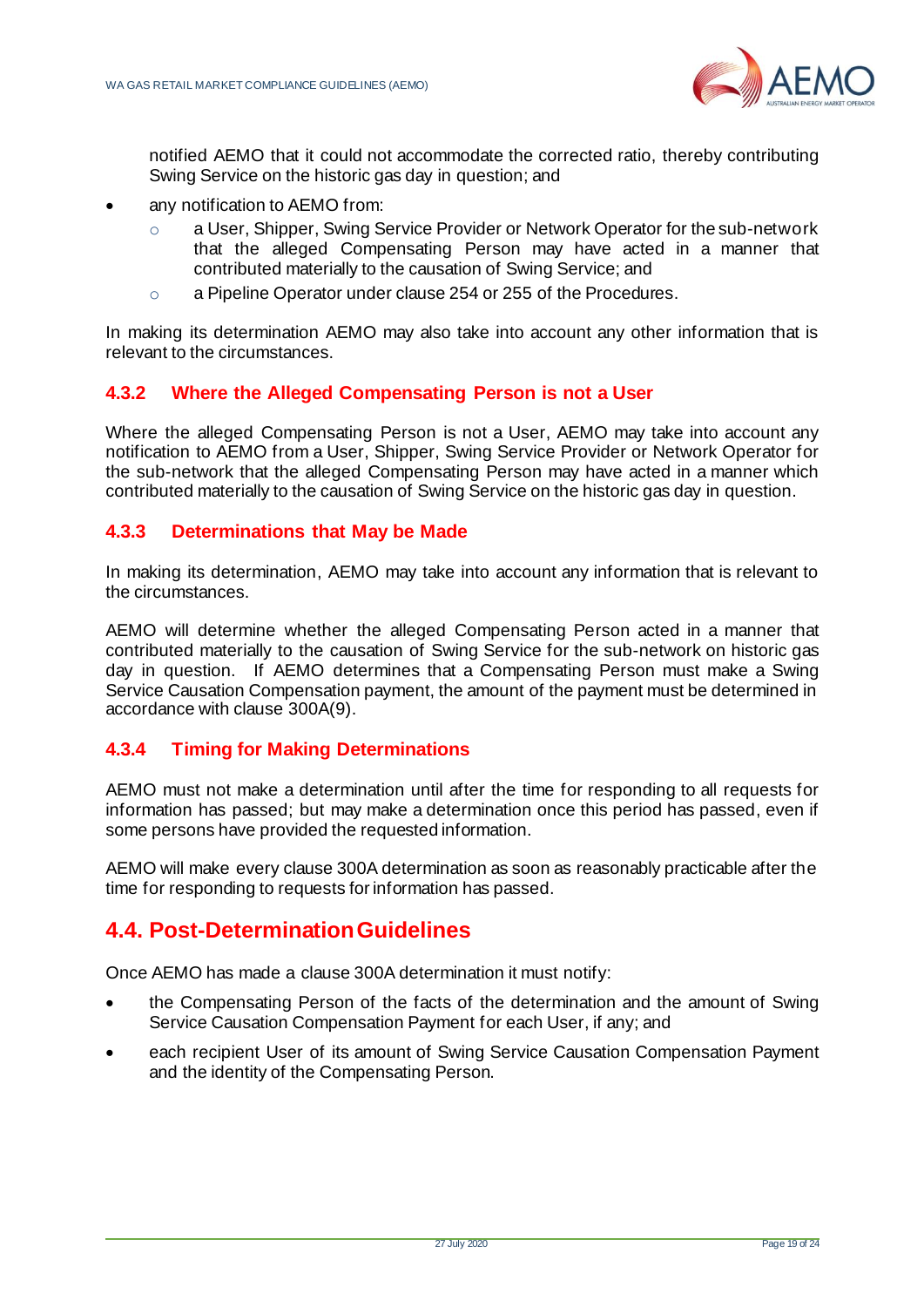WA GAS RETAIL MARKET COMPLIANCE GUIDELINES (AEMO)



### <span id="page-21-0"></span>**Schedule A: Flowcharts of the Compliance Process for Alleged Procedure Breaches**

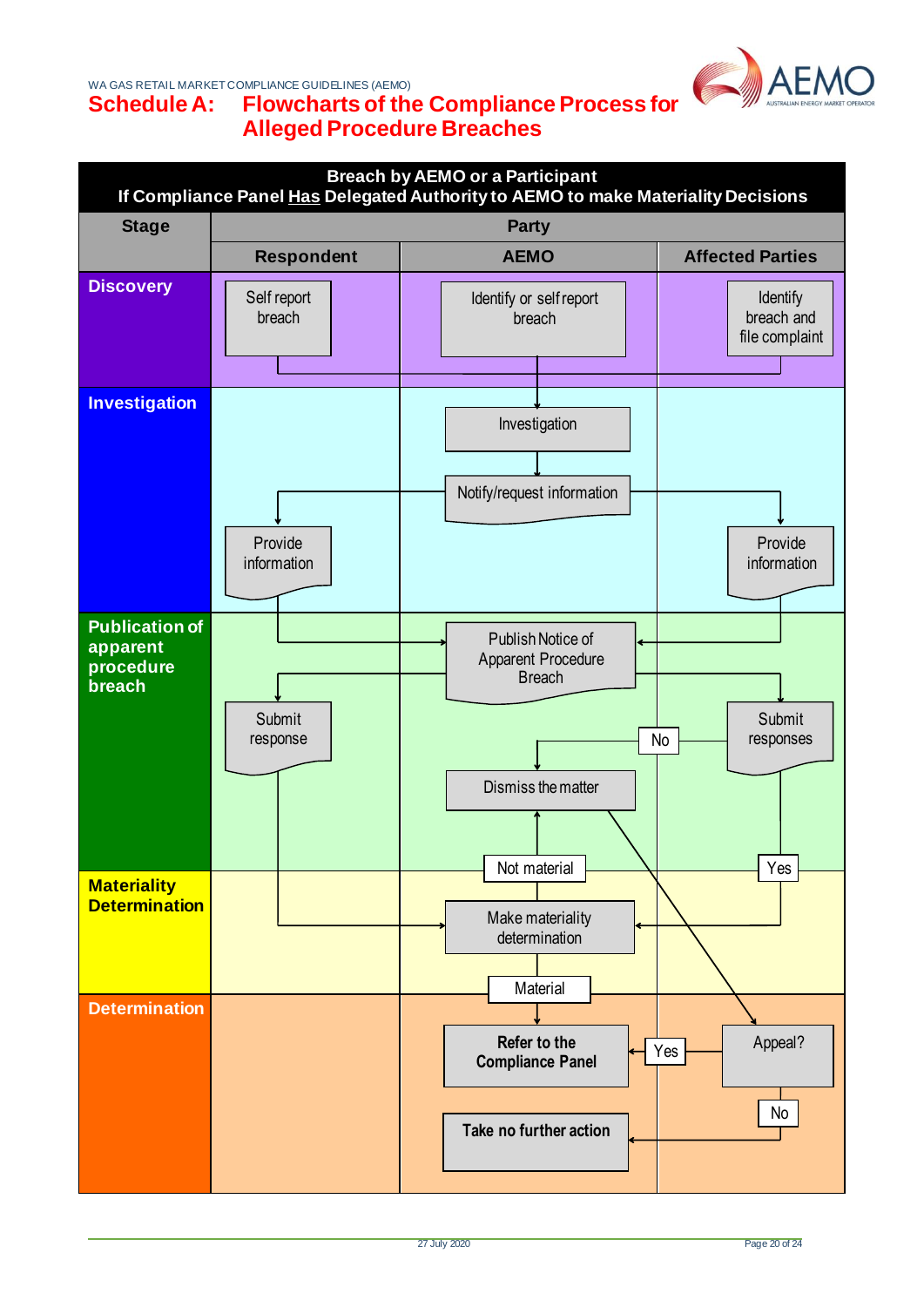